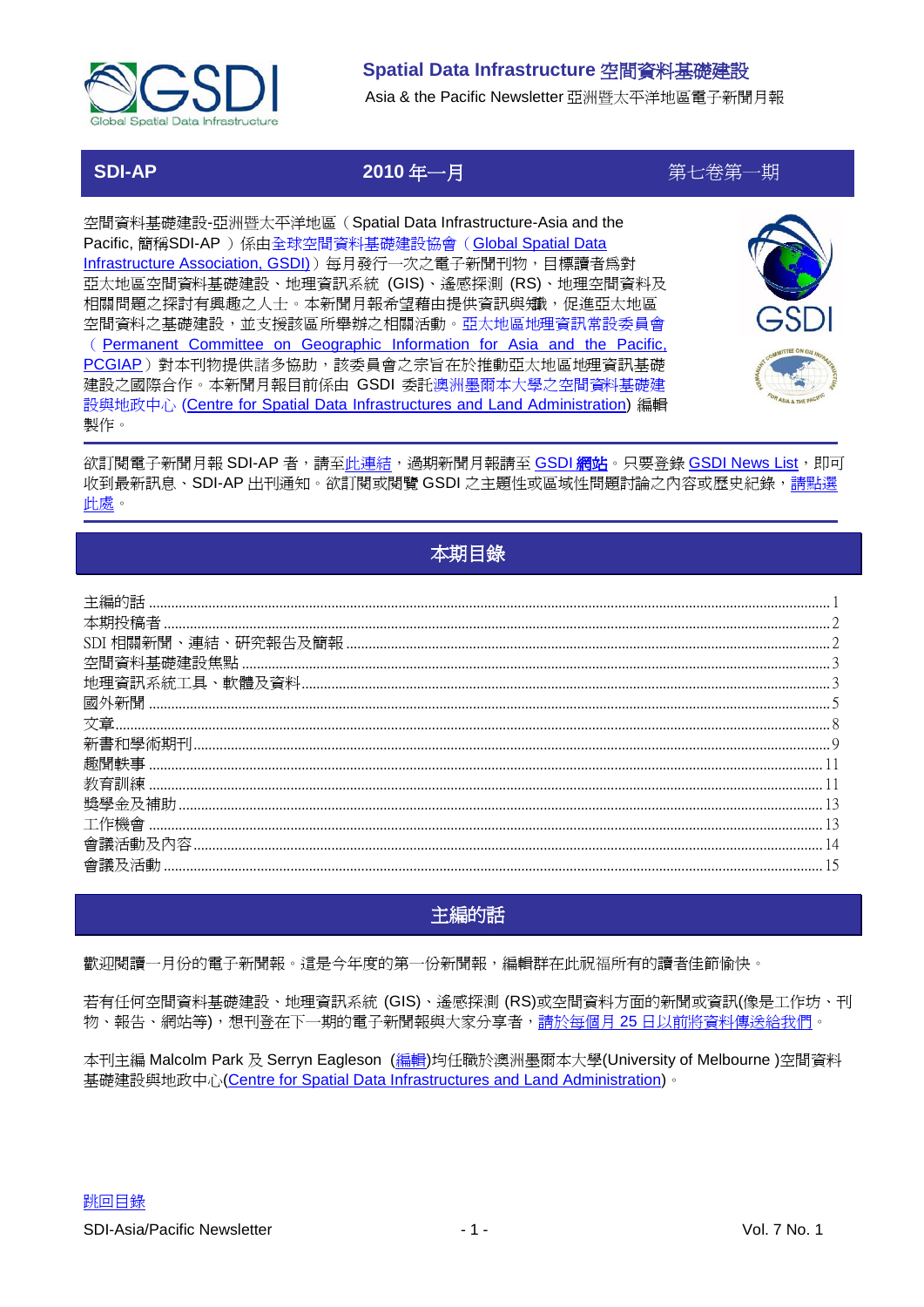

# 本期投稿者

<span id="page-1-0"></span>感謝以下個人、團體對本刊物之協助:

Paul Box、 Kate Lance及Baek Wonkug 提供新聞資料,由沈金祥、黃旭初翻譯成中文,以及由GIS *Development* 與*Asia Surveying Mapping Magazine* 的Shivani Lal 提供報導。

### <span id="page-1-1"></span>[跳回目錄](#page-0-0)

### **SDI** 相關新聞、連結、研究報告、簡報

### 韓國 **OGC** [相容日,將焦點放在地理空間基礎建設方案](http://www.opengeospatial.org/pressroom/pressreleases/1103)

11 月 18 日開放式地理資訊系統協會(Open Geospatial Consortium, OGC®)韓國論壇及韓國國土研究院(Korea Research Institute for Human Settlements, KHRIS)共同於南韓京幾道 KHRIS 機構舉辦 OGC 相容日(OGC Interoperability Day)。當天的議程包括商業、政府及學術單位一些領導者針對全方位資訊服務的地理空間標準及 相容性發表談話。OGC 韓國論壇正在發展韓國境內全方位地理空間服務網絡,涵蓋 IT 產業、政府、大眾市場網 站、公共事業服務、U-Cities 及研究團體,建立起大規模、高密度及全國性地理空間資訊測試平台。 資料來源: [OpenGeoSpatial](http://www.opengeospatial.org/pressroom/pressreleases/1103)

#### [探測澳洲礦物能源](http://www.csiro.au/science/Discovering-mineral-resources.html)

地下礦產國家研究旗艦計畫(Minerals Down Under National Research Flagship)之研究人員以補充澳洲資源基 礎的長期目標,正在積極研發新的探勘概念及技術。為了達到這個目標,目前共分出五個分支,第一個為發展全 國性地球科學資料基礎建設,以期改善產業與政府間的同業競爭資訊交換(pre-competitive information exchange)。地球科學訊息的存取性與可得性對於澳洲的探勘投資有著相當大的影響。在與地質調查所的合作下, 將能透過開放標準把各種現有及新的資料類型整合在一起。改善全國性資料存取性之後,將有助於各界取得更完 整的整合性資料及最新的分析技術來改善探勘成果。 資料來源: [CSIRO](http://www.csiro.au/science/Discovering-mineral-resources.html)

#### [地政領域模式將正式成為國際標準](http://www.fig.net/news/news_2009/canada_november_2009.htm) **–** 此方案已於 **ISO TC211** 大會通過表決

FIG (國際測量師聯盟, International Federation of Surveyors)於 2008 年向國際標準化組織地理資訊技術委員會 211(ISO/TC211)遞交一份發展地政領域的國際標準。2009 年 11 月於魁北克舉行的 ISO/TC 211 大會對這項草 案有相當正面的評價,有希望將 ISO 19152 地政領域模式(Land Administration Domain Model)轉為國際標準草 案(Draft International Standard, DIS)。編輯委員會(Editing Committee)目前正在處理 DIS,預計將於 2010 年 3 月完成。國際標準定案預計於 2011 年正式通過。FIG 為國際性的非官方組織,其主要宗旨為支持所有地測領域 及應用之國際合作。 [詳細資料](http://www.fig.net/news/news_2009/canada_november_2009.htm).

資料來源: www.fig.net

#### **INSPIRE** 團隊訊息發佈

很榮幸向大家宣布 INSPIRE Forum Web 2.0 網站現[已上線](http://inspire-forum.jrc.ec.europa.eu/) INSPIRE Forum Web 2.0 網站為

- 一個開放的訊息、最佳實務、新聞,以及對 INSPIRE 各方面議題之意見交換空間
- 結交各國及各領域專業人士的平台
- 一個可以下載教學課程、工作坊、簡報的學習空間,並可了解並參與最新工作坊及研討會

詳細資訊請參見:<<http://inspire-forum.jrc.ec.europa.eu/pg/groups/world/> >

資料來源: The INSPIRE Team and Paul Box's iPhone

#### [馬來西亞地理空間資料基礎建設資料分享之挑戰](http://www.gisdevelopment.net/magazine/global/2009/December/50.htm)

這篇文章整理自 **Fuziah Bt. Hj. Abu Hanifah**(MaCGDI 馬來西亞地理資訊基礎建設主任)之訪談資料,在這次訪談 中談到該方案的背景及未來的各項規劃。MaCGDI 的主要方案稱爲 MyGDI, 「馬來西亞地理空間資料基礎建設」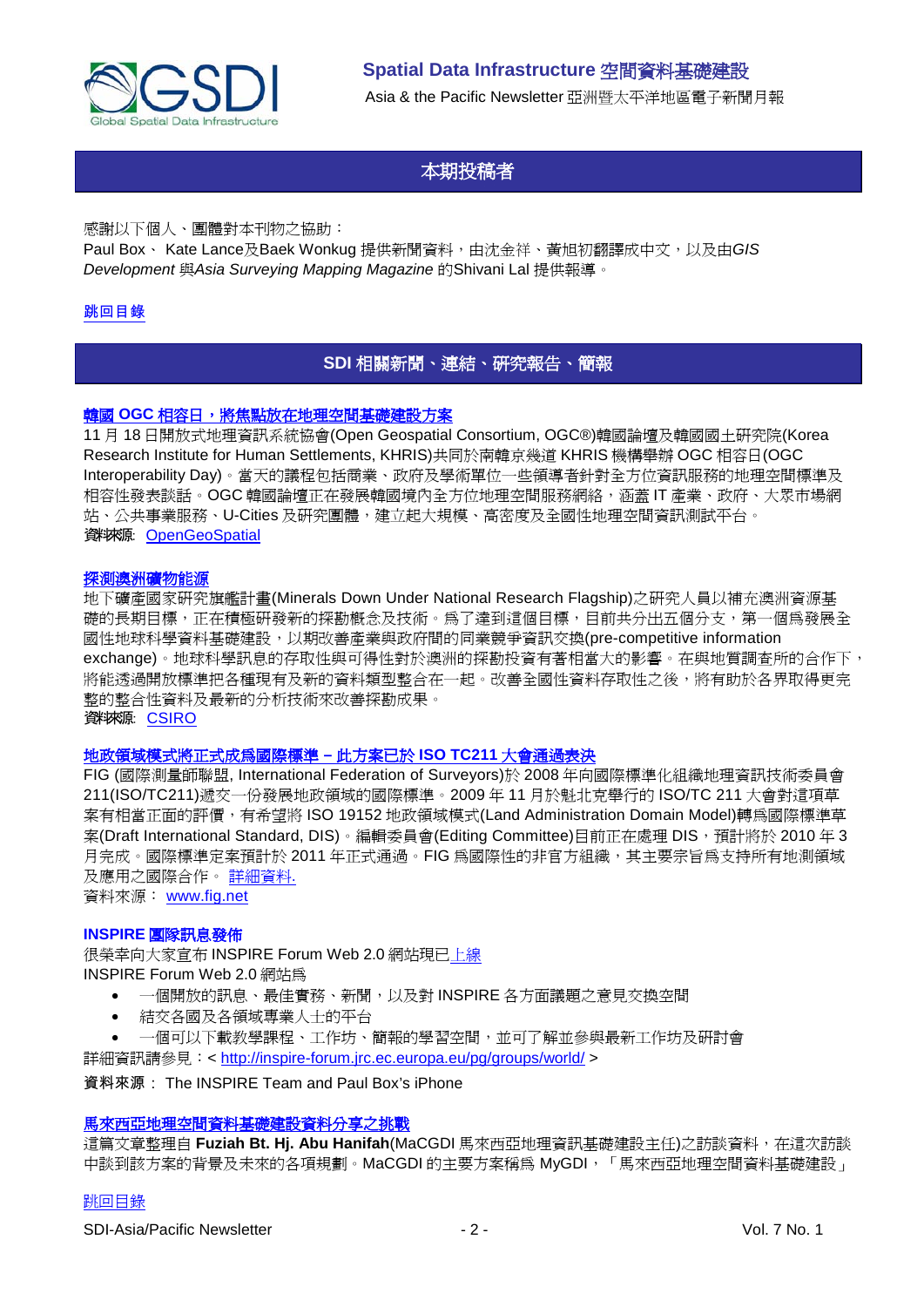

(Malaysian Geospatial Data Infrastructure)。這項方案於 1998 年開始進行,當時稱之爲「土地資訊系統國家基礎 建設 | (National Infrastructure for Land Information System, NaLIS), 主要由三個機構共同合作: 地政室、 JUPEM 室及審評室。地政信息資料分享只提供給這三個機構使用,但目前我們共有一百多個單位加入這項基礎 建設,包括聯邦政府及地方政府。

資料來源: [GIS Development](http://www.gisdevelopment.net/magazine/global/2009/December/50.htm)

#### [德里正式啟用空間資料基礎建設入口網站](http://netindian.in/news/2009/11/26/0004184/delhi-launches-spatial-data-infrastructure-portal)

德里在啓用一個提供首都地上及地下公共建設詳細資料的入口網站之後,正式加入紐約、華盛頓、倫敦、巴黎及 東京等精英城市團體之列。花費 12 億盧比的德里州立空間資料基礎建設方案(Delhi State Spatial Data Infrastructure Project, DSSDI)於印度國際商展德里展區正式啟用。Dikshit 女士提到:「地下公共事業,包括水、 下水道、電話線、電源線等,首度運用最新科技繪製成圖。數位格式的地下公共事業可協助電路相關部門進行預 防性的維修方案,並精確的定位出已損壞的地下公共事業。新進國家很早以前就已開始利用地理空間科技來加強 政府部門功能透明化。 資料來源: [NetIndia](http://netindian.in/news/2009/11/26/0004184/delhi-launches-spatial-data-infrastructure-portal)

#### [發展中國家之地理資訊工作坊:科學與科技](http://www.cse.iitb.ac.in/gise/workshop)

隸屬於印度-美國科技論壇[\(Indo-U.S. Science and Technology Forum,](http://www.indousstf.org/) IUSSTF)的 [Department of Computer](http://www.indousstf.org/)  Science & Engineering, (CSE)([資訊工程部門](http://www.iitb.ac.in/))、IIT Bombay(孟買 IIT)、及 [University of Minnesota\(](http://www1.umn.edu/twincities/index.php)美國明尼蘇達 大學)舉辦一場為期三天的「發展中國家地理空間信息:科學與科技」研討會,討論最新的 GIS 科技、了解發展中 國家應用這些科技到各個問題時所遇到的挑戰,並訂定出未來的研究方向。

這場為期三天的研討會聚集了許多來自資訊工程、地理資訊、產業及大型使用團體及政府部門的研究人員、專家 及專業人士,共同了解資訊工程在地理資訊領域的需求,特別是目前這個「資料豐富」的系統環境。此研討會之 摘要及研究報告[請參見這裡。](http://www.cse.iitb.ac.in/gise/workshop)

<span id="page-2-0"></span>資料來源: **[Department of Computer Science & Engineering \(CSE\)](http://www.cse.iitb.ac.in/)** 

### 空間資料基礎建設焦點

關於本月刊的焦點,編輯群推薦大家閱讀 Susan Smith 發表於 GIS Café 的 [Geospatial Summary 2009\(](http://www10.giscafe.com/nbc/articles/view_weekly.php?articleid=772003)2009 地 理空間摘要)。此篇文章提出 2009 年的趨勢概觀,像是雲端運算(cloud computing)、多核心運算(multi-core computing)、視覺化/模擬(visualization/simulation)、地理空間民主化(democratization of geospatial)、虛擬網站、 社會網絡及永續性,都將顯著的改變地理空間信息的執行、儲存及(或)處理方式。 資料來源: [GISCafe](http://www10.giscafe.com/nbc/articles/view_weekly.php?articleid=772003&page_no=3)

### <span id="page-2-1"></span>編輯部歡迎大家踴躍投稿 **1** 月號之後的「空間資料基礎建設焦點」。

## 地理資訊系統工具、軟體、資料

#### [建造更美好的世界:印尼亞齊省海嘯發生五年後持續](http://www.vector1media.com/articles/features/10677-building-back-better-aceh-province-indonesia-continues-gis-work-five-years-after-tsunami) **GIS** 工作

2009年12月為南亞海嘯的五週年紀念日,此網站整理了 GIS 在拯救海嘯災難中所扮演的一些重要角色。這是最 近史上最大的天然災害,2004 年 12 月 26 日 9.1 級地震所引起的海嘯,對許多海岸國家帶來巨大的傷害,特別是 印尼。30 公尺高的海浪襲捲亞齊省(蘇門答臘的北角)。GIS 地圖指出受侵襲的地區,並用於緊急救援服務調配與 重建工作。

資料來源: [ESRI](http://www.vector1media.com/articles/features/10677-building-back-better-aceh-province-indonesia-continues-gis-work-five-years-after-tsunami)

#### **ESRI** 發佈 **[MapIt 1.1](http://www.esri.com/news/releases/09_4qtr/mapit-release11.html)**

ESRI 正式發佈 MapIt version 1.1,這項新版本包括一些新的功能、強化功能、及可讓使用者取得更 好的表格資料及其地理屬性的視覺連結。這套軟體也包含 Microsoft Windows Azure 及 SQL Azure 來支援雲端應用軟體的建立。 資料來源: ESRI Press Release

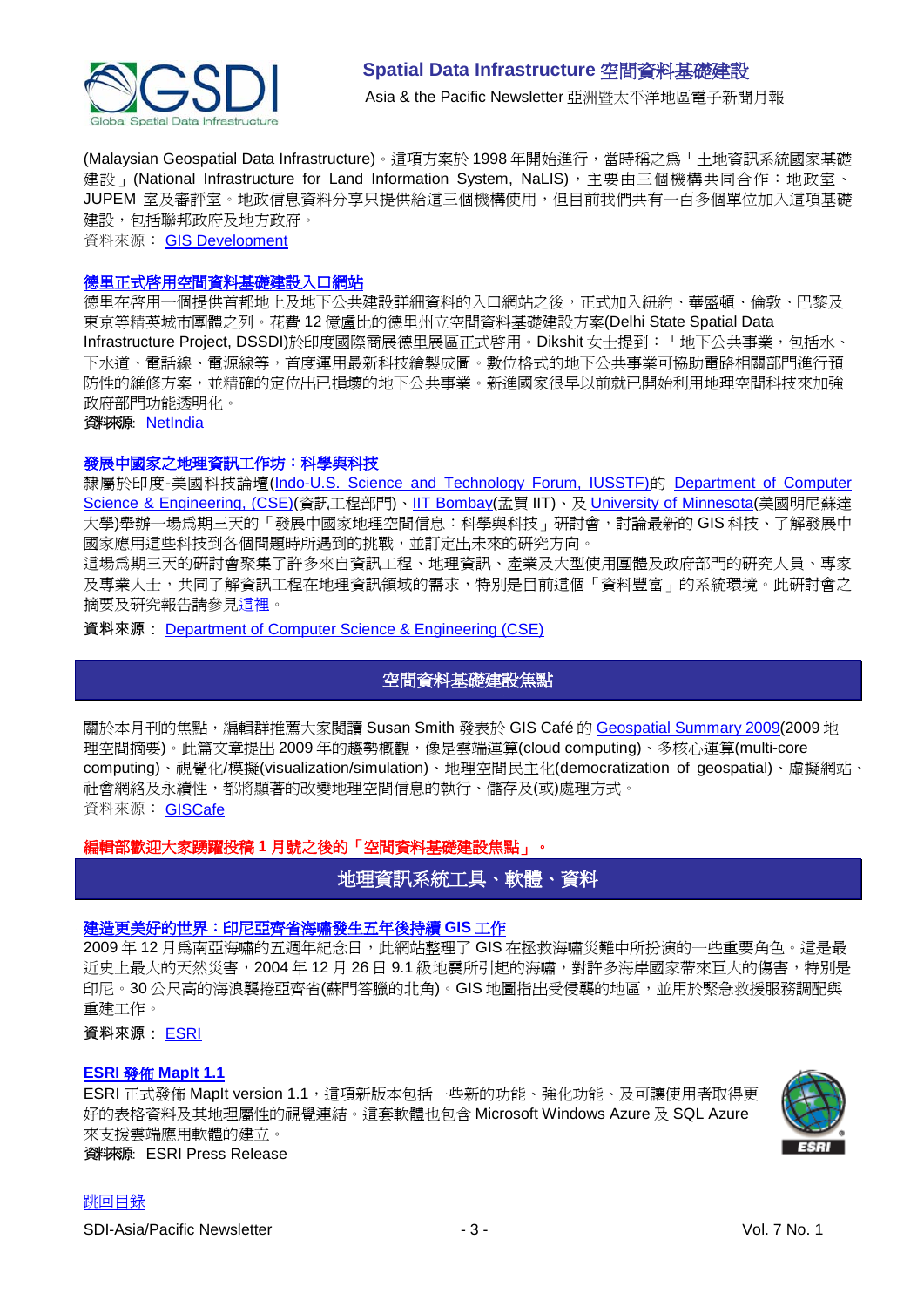

#### **GIS** [之歷史應用](http://www.gisforhistory.org/)

目前有個網站整理出 GIS 在歷史教學的各種應用。該網站提供歷史課的學生及教師了解美國歷史上最重要的一些 [GIS](http://www.gisforhistory.org/info/whatisgis.php) 調查應用(例如,我們的大遷徙圖 [Great Migration map\)](http://www.gisforhistory.org/projects/greatmigration/?defaultView=map)。每項調查提供互動式的 GIS 地圖,藉由某段時間的 歷史性普查資料研究出各種模式,將歷史性文件還原到當時的歷史環境中,以及一些由老師及大學講師規劃的課 程計畫。*GIS for History*©為芝加哥伊利諾斯大學(UIC)的研究計畫。獲得 [National Endowment for the](http://www.neh.gov/)  [Humanities](http://www.neh.gov/) (["Bringing Historical Census Data Alive with GIS"](http://www.uic.edu/educ/bctpi/historyGIS/NEHRadinsky03narrative.pdf))的["We the People"](http://www.wethepeople.gov/)學術獎金的贊助。此研究方案

之目標在於利用過去的普查資料及基本的線上文件資源(以 GIS 為基礎的網站)建立並分享歷史課教材及課程規劃。 特別感謝 Wonkug Baek 為我們介紹這個網站。

#### [氣候變遷熱點地圖](http://www.idrc.ca/ccaa/ev-148556-201-1-DO_TOPIC.html)

製圖人員與新加坡的東南亞經濟與環境計畫(EEPSEA)將研究焦點放在越南、寮國、柬埔寨、泰國、馬來西亞、 菲律賓、及印尼的 592 個次全國性省份。此研究計畫以聯合國跨政府氣候變遷專門小組(Intergovernmental Panel on Climate Change)所擬訂的評估架構爲主,共訂出三份預防性地圖,每一份呈現出不同的氣候相關訊息類別: 暴露(Exposure)、敏感性(Sensitivity)、適應性(Adaptive)能力。

EEPSEA 計畫利用新的資訊來更新地圖,並利用不同的假設與情境讓地圖更為完整。另外,EEPSEA 提議幫助一 些他們特別選出的地方政府,應用研究建議到這些區域中,尤其是訓練他們自己進行經濟研究及弱點評估的能力。 其主要目的在於藉由資訊、教育工具的提供,及對氣候變遷影響的了解,讓各地方社群能夠自發的獨立作業。 PDF [版本](http://www.idrc.ca/uploads/user-S/12586674031Climate_Change_map_final.pdf)

資料來源: Kate Lance

#### 新 **GIS** 教學網站現已啟用

由投入 GIS 領域長達 12 年之久的 Anthony Calderon 所建立的網站, GISHowto.com, 以影片格式教授各種 GIS 相關軟體的使用方法,像是 ESRI's ArcGIS、ENVI、MapInfo 及 Google Earth 等。此外,這個網站還包括各種活 動訊息及討論 GIS 軟體的論壇。請參見:[GISHowTo.com](http://www.gishowto.com/) 感謝 Wonkug Baek 提供此項資訊。

#### [中國越南疆界問題已達成協議](http://en.sbsm.gov.cn/article/Importantactivity/200911/20091100058941.shtml)

中國與越南兩國的疆界問題終於達成協議,並於 11 月 18 日於北京舉辦慶祝大會。經過兩國十年來的地測研究終 於完成這項協議。

資料來源: State Bureau of Surveying & Mapping and [Asian Surveying & Mapping](http://asmmag.com/news/china-vietnamese-land-border-issue-settled)

#### **[The maps that made Canberra](http://www.nla.gov.au/news/story.php?id=268) (**坎培拉地圖展**)**

*Far-Sited:* 為慶祝坎培拉成為國家首都一百週年,特別於週一到週五在 Maps Reading Room 開放參觀 *The Maps That Made Canberra* 展覽。

在 ACT 政府及聯邦司法部的共同合作下,這項展覽包括國家圖書館、澳洲國家檔案館、坎培拉博物館暨藝術館、 眾議院、澳洲國會所收藏的地圖。

資料來源: National Library of Australia

#### [印度政府宣布將利用](http://www.zeenews.com/news587382.html) **GPS** 控管道路意外

為了降低山區道路意外發生數量,主要是因為「人為疏失」,印度州立政府 (Himachal Pradesh)準備在州立巴士 及私立巴士安裝 GPS。

資料來源: [GIS News](http://www.gisdevelopment.net/news/viewn.asp?id=GIS:N_aswptcbvhy) & ZeeNews.com

請同時參見 **TNRSP** [發展道路意外事件監控系統](http://www.siliconindia.com/shownews/Soon_a_system_to_monitor_road_accidents_-nid-63271.html)

這是一種道路意外監控系統, 目前正由 Tamil Nadu Road Sector Project (TNRSP)測試當中, 將於十二月第二週 開始使用。道路意外資料監控系統(Road Accident Data Monitoring System, RADMS)為 TNRSP 道路安全的一部 份,資金來自世界銀行所提供的貸款。

資料來源: [GIS News](http://www.gisdevelopment.net/news/viewn.asp?id=GIS:N_aulnikgcvm&Ezine=nov3009§ion=News) & SiliconIndia.com

#### 澳洲航空 **Qantas** [將擴展機上](http://www.gisdevelopment.net/news/viewn.asp?id=GIS:N_wkrfztshdv&Ezine=dec0709§ion=News) **GPS** 應用範圍

Qantas 正準備在一些往返墨爾本的航班應用最新一代 GPS 導航系統,「機門對機門之完美飛行路線」(a perfect flight path, gate to gate), 將有助於節省越洋燃料費、溫室氣體排放量、飛行時數、時間及費用。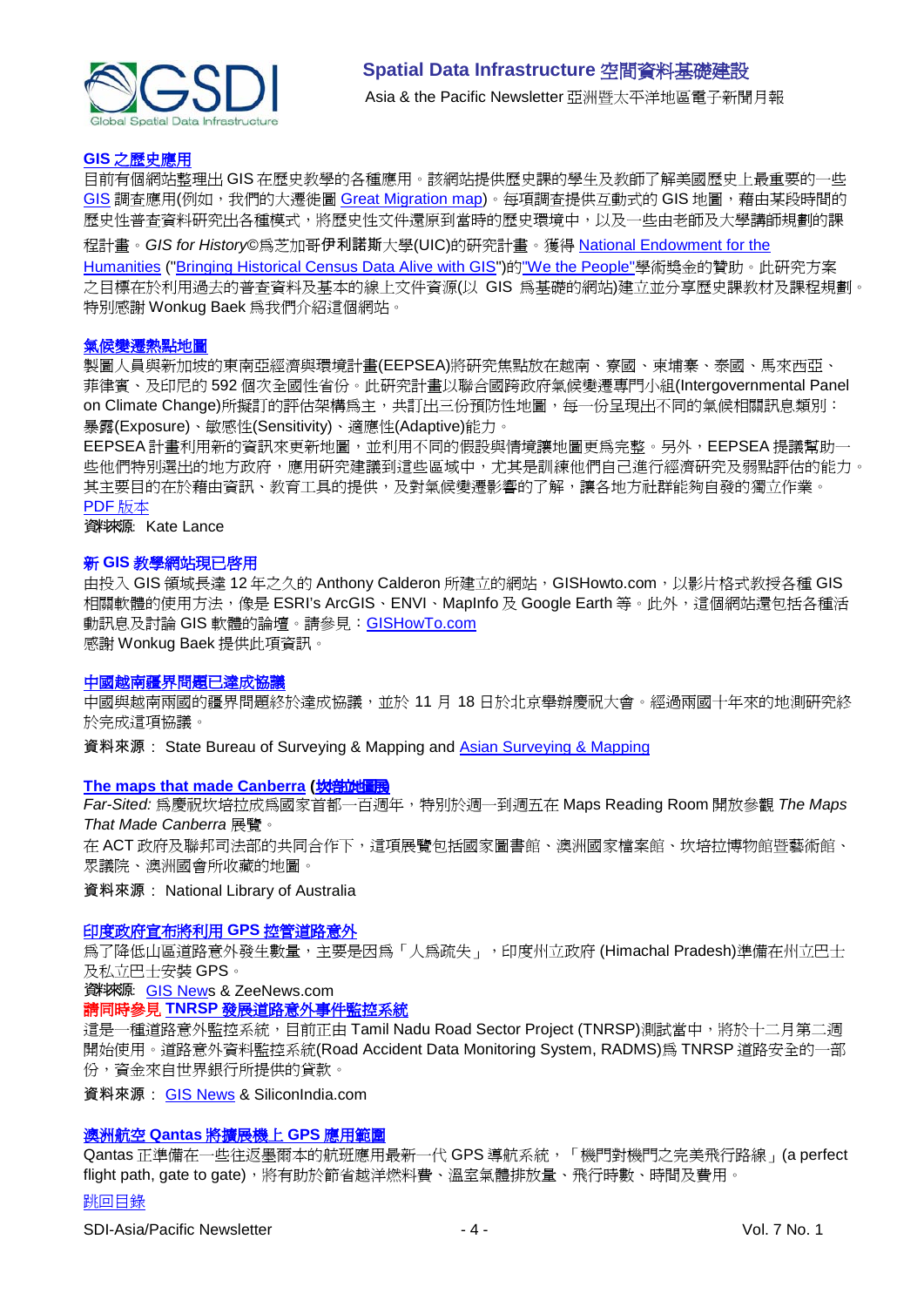

#### 資料來源: GIS News & [Sydney Morning Herald](http://www.smh.com.au/travel/travel-news/perfect-flight-path-qantas-expands-gps-use-20091203-k7yy.html)

#### [運用地理空間監控犀牛](http://www.telegraphindia.com/1091128/jsp/northeast/story_11793866.jsp)

肯亞的 Masai Mara 國家公園讓阿薩姆森林部(印度)決定為每隻在國家公園內所找到的犀牛準備 janamkundali (資 料庫), 對這些珍貴的動物有更深入的了解。

將每天採用地理資訊系統(GIS)及全球定位系統(GPS)來監控公園內的犀牛。

#### 資料來源: [GIS News](http://www.gisdevelopment.net/news/viewn.asp?id=GIS:N_tapiszvjyf&Ezine=dec0709§ion=News) & The Telegraph (India)

#### **21** [世紀探險號從印度洋海底山回傳一些相當獨特的資料](http://www.vector1media.com/news/top-stories/53-corporate-news/10616-21st-century-explorers-return-with-unique-data-from-indian-ocean-seamounts)

世界頂尖的海洋探險家與科學家共同合作研究,剛從印度洋回傳六個星期來對印度洋海底山的探勘資料,對海底 山的生態有了更新的了解。他們收集了相當豐富的資料及樣本,包括一些看起來相當奇特的海洋生物。 這份科學調查是由 IUCN 及其合作夥伴所組成的,主要是要增進對印度洋海底山西南脊的了解。海底山,為海底 下的火山及板塊構造,一般認為這是生態多樣性的暖爐,吸引許多海洋捕食性動物,包括海馬、鯨魚及鯊魚。這 份研究也引起深海漁業者的興趣,因為其中包括許多有商業利益的海洋生物,大部份過度曝光會顯得非常脆弱。 這份研究結果不只對科學研究有利,還能協助改善印度洋海洋資源的保育與維護。

資料來源: V1 Media Newsletter

#### [新陸地衛星影像](http://www.usgs.gov/newsroom/article.asp?ID=2364)

全球各地的使用者現可免費下載 Global Land Survey 2005 (GLS2005)全新的全球陸地衛星影像。

資料來源: USGS Press Release

#### **BGS** 正式啟用「**[googlerock](http://www.computing.co.uk/computing/news/2254548/geological-society-launches)**」 服務

英國地質調查協會(British Geological Survey, BGS)發佈一系列的互動式地質地圖到 OpenGeoscience 上。這是 一個線上入口網站,一般稱之為「googlerock」。

一般大眾將可免費取得這些地圖。同時,這是首次有這麼詳細的免費地圖發佈在網路上。

這份地圖的介面跟 Google 地圖很類似,使用者可以深入了解某個區域的地質資訊。其中也包括免費的離岸地圖、 地震定位資訊及地面穩定性危險地圖樣本。

資料來源: [http://www.computing.co.uk](http://www.computing.co.uk/)

#### 澳洲 **3-D** [地熱圖](http://www.vector1media.com/vectorone/?p=4433)

澳洲地理科學(Geoscience Australia)繪製了一份涵蓋昆士蘭及南澳之間的 3-D 地圖。這個區域以活躍的地熱活動 聞名,像這樣的地圖有助於更深入的地下資源調查。

<span id="page-4-0"></span>資料來源: V1 Media & [GeoScience Australia](http://www.ga.gov.au/ausgeonews/ausgeonews200912/cooper.jsp)

## 國外新聞

下節內容之目的是要讓讀者了解此區之外的發展情況,呈現空間資料基礎建設的實施情況。

#### [地理空間的採購作業線](http://www.fgdc.gov/geospatial-lob)

美國聯邦地理資料委員會(U.S. Federal Geographic Data Committee)2009年 12月 17 日宣布,現在所有的州立 機關都要透過單一管道購買他們所需的地理空間軟體。在內政部的贊助下,透過地理空間採購作業線(Geospatial Line of Business, LoB)統合購買地理空間軟體,各州立機關將能改善其效率並節省納稅人的錢。由各聯邦機構的 代表所組成的小組與美國總務管理 SmartBUY 小組合作共同執行多元廠商整合流程購買協議(Blanket Purchase Agreement)。新的 BPA 將提供小型、中型及大型政府使用者一個共用的地理空間軟體科技選擇平台。詳細資訊 請參見: www.fgdc.gov/geospatial-lob*.*

資料來源: Wonkug Baek

#### **USGIF** [獲准成為地理空間組織聯盟之](http://www.urisa.org/cogo)一員

美國地理空間情報基金會(USGIF)是一個非營利教育基金會,致力於推動地理空間情報交換並發展較健全的 GEOINT 社群, 2009 年 12 月 21 日宣布在 ASPRS/MAPPS 2009 大會中已通過地理空間聯盟組織(COGO)的會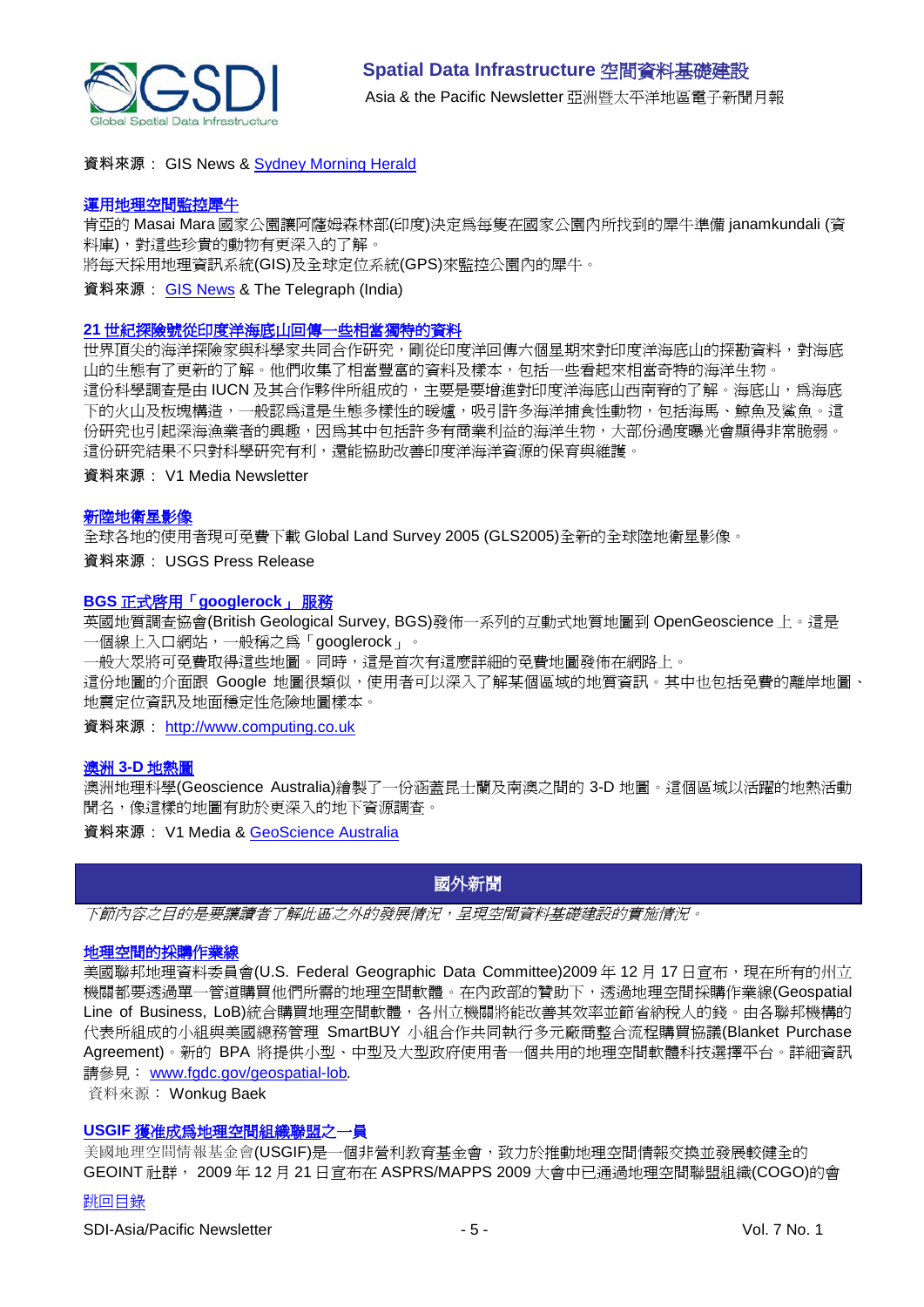

員資格。COGO 是最近組成的一個組織,包含 16 個地理空間領域的國內專業協會、商務聯盟、及會員體組織, 共代表了 3 萬名以上的地理空間資料及科技領域的個別廠商與使用者。COGO 之宗旨在於提供國內地理空間議題 的論壇,改善各會員體及其他單位的溝通;提供各相關會員體的教育訊息;執行並加強相關的政策時程;擬訂各 項政策以因應國內各項問題。

資料來源: www.dailyfinance.com via Wonkug Baek

#### **Mapyx** [發佈愛爾蘭全國地形測量數位地圖](http://in.sys-con.com/node/1196999)

Mapyx 發佈愛爾蘭全國地形測量局的數位地圖,這也是英國第一個將 OSi 及 OS 大英帝國地圖結合到同一個產品 的單位。

資料來源: [GIS News](http://www.gisdevelopment.net/news/viewn.asp?id=GIS:N_eagxtrpvcn&Ezine=nov3009§ion=News) and MapyxQuo

### 研究指出,「**GPS** [可追蹤土壤溼度、積雪深度」](http://www.denverpost.com/headlines/ci_13874821)

Boulder 科羅拉多大學指出:「傳統 GPS 衛星訊號可用來測量積雪深度、甚至土壤及植物溼度。」 研究人員透過 GPS 從地面反射回來的訊號所創造的干預模式研發出一種技術 —「多元路徑」訊號 —這同時結合 了衛星直接傳達的訊號。

資料來源: [GIS News](http://www.gisdevelopment.net/news/viewn.asp?id=GIS:N_agoejtqwsd) & [GIS News\(2\)](http://www.gisdevelopment.net/news/viewn.asp?id=GIS:N_agoejtqwsd&Ezine=dec0709§ion=News) & *The Denver Post*

#### **Atlas of Norway (norgesatlas.info)**正式上線

挪威地圖局(NMA)於 12月1日啓用一系列的地圖服務,現可免費取得最好及最詳細的挪威地圖。這些地圖放在最 新的網站中:norgesatlas.info (Atlas of Norway).

資料來源: [Thematic Mapping blog](http://blog.thematicmapping.org/2009/12/introducing-atlas-of-norway.html?utm_source=feedburner&utm_medium=email&utm_campaign=Feed%3A+thematicmapping+%28thematic+mapping+blog%29)

#### 美國大學的水下划翔機終抵西班牙海域

Scarlet Knight 不受任何浪潮的影響,上週如期浮現在西班牙海域,並如期於 12 月 9 日舉行慶祝大會。 機械式的水下滑翔機透過學生及羅格斯的海洋及海岸科學學院(Institute of Marine and Coastal Sciences)與其他 歐洲大學學生的指引,從紐澤西穿過 4,000 海哩抵達西班牙。

資料來源: [NewJerseyNewsroom](http://www.newjerseynewsroom.com/science-updates/rutgers-robotic-underwater-glider-reaches-spanish-waters) & [The Melbourne Age](http://www.theage.com.au/world/a-glider-tests-the-waters-20091204-kaw7.html) & [The NJ Star Ledger](http://www.nj.com/news/index.ssf/2009/12/rutgers_university_ocean_glide_1.html)

### **Natural Earth** [提供製圖師更精確的資料](http://vector1media.com/spatialsustain/launch-of-natural-earth-provides-cartographer-specific-data.html)

新的地圖繪製資源網站今天正式啟用。這是專為製圖師所設計的免費向量及網格地圖資料之資源網站。[Natural](http://www.naturalearthdata.com/)  [Earth](http://www.naturalearthdata.com/) 是由北美製圖資訊協會的義工共同合作的成果,威斯康辛-麥迪遜大學、佛羅里達州立大學及其他機關也提 供相關協助。

資料來源: V1 Media

#### 歐洲 **SDI** [最佳實務得主](http://www.vector1media.com/news/top-stories/55-policy-watch/10373-award-winning-european-sdi-best-practice)

資料來源: V1 Media & Paul Box's iPhone

#### 蕭條地理 **(**美國**)**

有一份很有趣的動畫地圖顯示,全國性地圖與統計性摘要結合在一起是很重要的。根據美國勞工局之勞工統計數 據,目前有三千多萬人失業。這是自經濟大蕭條以來最糟糕的經濟情況,有上千萬勞工受到影響。勞工作家 LaToya Egwuekwe 所撰寫的:「下降:蕭條地理(The Decline: The Geography of a Recession)」這篇文章中真 實地描述蕭條的情況到底有嚴重[。請點選這裡閱](http://cohort11.americanobserver.net/latoyaegwuekwe/multimediafinal.html)讀「蕭條地理(The Geography of a Recession)」及 2007 年 1 月 以來一直到最近的失業資料,了解美國經濟惡化的轉變過程[。請同時參見:](http://www.youtube.com/watch?v=RrP9qJmjIsA)YouTube。

#### 資料來源: Wonkug Baek

#### 新一代之美國地質調查局**(USGS)**地圖

[跳回目錄](#page-0-0) 「[US Topo](http://nationalmap.usgs.gov/ustopo)」是美國地質調查局最新的地形圖。數位 US Topo 地圖設計得像傳統的紙本地形圖,可以觀看、感覺、 及使用,擁有 USGS 最著名的特性。然而,剛好跟傳統紙本地圖相反,US Topo 地圖提供一些技術上的優點,可 以支援更快速、廣泛的公共傳播,並能讓所有使用者使用基本及螢幕上的地質分析。以大眾較為熟悉的 7.5 分地 圖方格發佈 US Topo 地圖在網路上讓大眾免費取得。每份地圖方格都是利用一些主要的地質資料圖層,以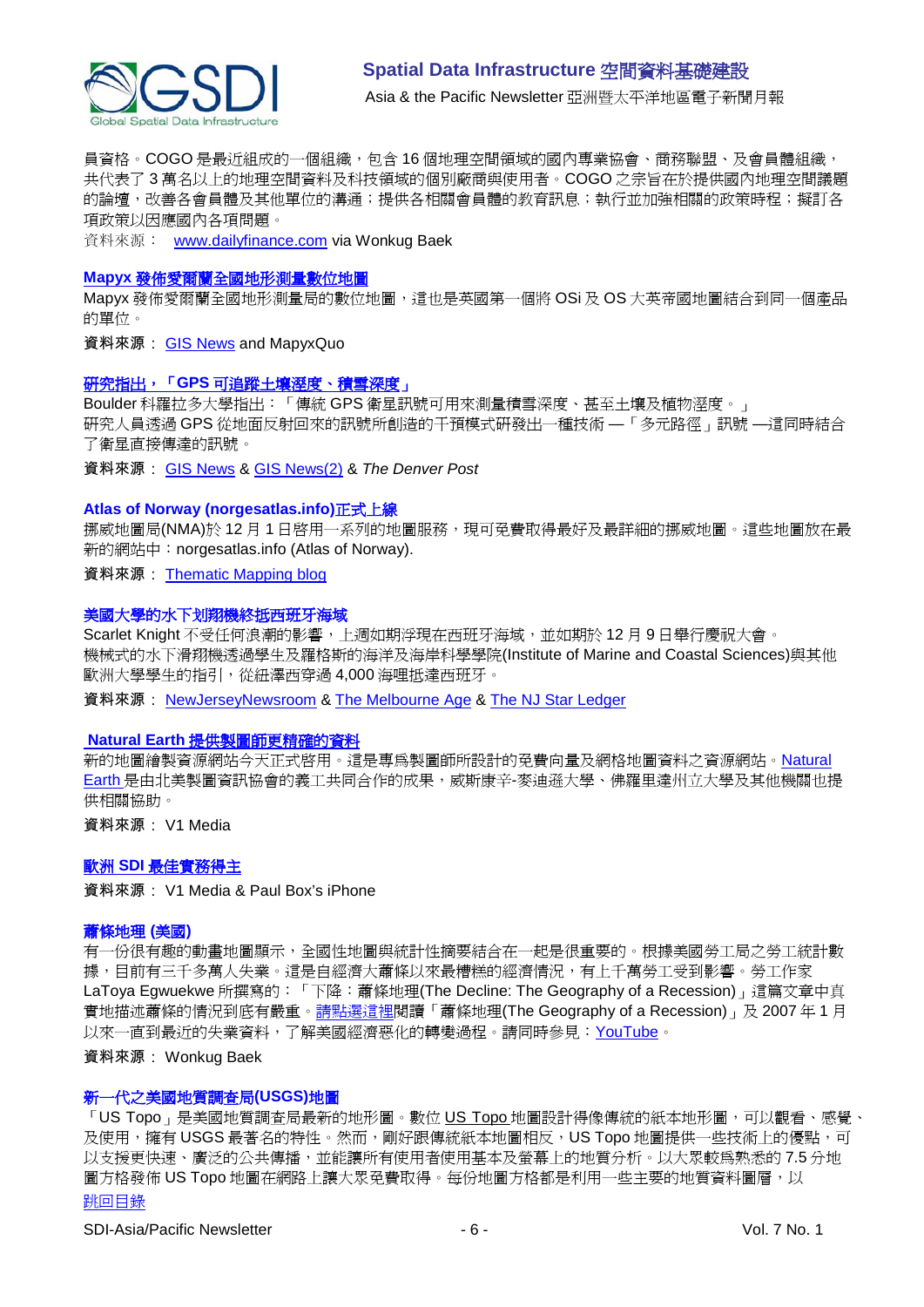

GeoPDF®格式繪製而成 —正射影像、道路、地理名稱、地形輪廓及水文資料 — 均呈現在 [The National Map](http://nationalmap.gov/), 一份從地區、州、聯邦及其他來源收集而來的全國性資料。US Topo 的使用者可以依個人需要關閉及開啟資料圖 層、放大及縮小某些項目或觀看更大的範圍、及列印地圖 — 完全讓使用者自訂 — 並適用於各種不同的列印器材。 資料來源: [www.usgs.gov](http://www.scanex.ru/)

#### 新的蘇俄海洋區域衛星監控資料現已正式啓用

ScanEx 研發中心(蘇俄遙感探測市場中最頂尖的公司)向大眾開[放一個入口網站](http://ocean.kosmosnimki.ru/) 「Kosmosnimki – 蘇俄海域」。 這個入口網站包含 2008-2009 年間,針對蘇俄海域的環境資訊與船運情況所拍攝的衛星影像。這個入口網站包括 [RADARSAT-1](http://www.scanex.ru/en/data/default.asp?submenu=radarsat&id=index) (加拿大)、[ENVISAT-1](http://www.scanex.ru/en/data/default.asp?submenu=envisat&id=index) (歐洲太空總局) 的雷達影像,及 [SPOT](http://www.scanex.ru/en/data/default.asp?submenu=spot&id=index) (法國) 與 [Landsat 5](http://www.scanex.ru/en/data/default.asp?submenu=landsat&id=index) (美國) 系列太 空船的光學影像,並包括波羅的海、巴倫支海、白海、裡海、鄂霍次克海、黑海及日本海的資料。

資料來源: [www.scanex.ru](http://www.scanex.ru/) | インプレント | 特別感謝 Wonkug Baek 提供這則資訊

#### 微軟與 **Google** [間的競爭,代表著使用者的全贏](http://gislounge.com/microsofts-bing-vs-google-maps-means-users-win/)**!!!!!!**

微軟的 **Bing Maps** 及 **Google Maps** 持續他們的競爭以提供最佳的線上地圖。最近,微軟開始啟用 Bing Maps Beta,這個軟體不只重新利用他們的 Silverlight 科技重整地圖應用工具,還發佈了 Streetside。同時還宣布微軟 的合作夥伴包括 Navteq,提供 3D 地圖資料。Google Geo Developers 部落格發佈新的 API v2 太空影像。可以 取得有或沒有道路覆蓋在上面及每個主要方位(東、西、南、北)的影像。目前只能在聖荷西及聖地牙哥取得這種 影像,希望 Google 能盡快發佈更多城市影像。不過確定的是,這種競爭的最後贏家是使用者。更多資料、更多 影像、更好的功能、及更容易取得地理訊息,將有助於使用者改善地圖繪製。

資料來源: [GIS Lounge](http://gislounge.com/) **compasses** [感謝 Wonkug Baek 的介紹]

#### [監控雨林以防非法伐木](http://www.timesonline.co.uk/tol/news/environment/article6924113.ece)

徵召全球各地的環保人士共同加入沙發椅偵測(armchair detectives)的行列,監控雨林衛星影像並呈報任何非法伐 木的情況。這些影像經常更新,而且只要有網路就可以立即比較過去的影像,找出受到破壞的雨林區,這幾乎可 達到立即性的監控…

沙發椅偵測行動可以向國際監控機構呈報他們的發現,監控各國是否做到降低破壞的承諾。若發現任何地方破壞 承諾,他們將失去富有國家為保留更多綠樹所提供的補助金。

這項基金,稱之為「減少伐林與森林劣化排放量」(REDD),每年最多價值 3 百億美金,這是聯合國哥本哈根氣候 變遷高峰會所做的決定。

Google 協助建立新的線上偵測工具,預計明年啟用。

資料來源: < [http://www.timesonline.co.uk](http://www.timesonline.co.uk/) > & [GIS News](http://www.gisdevelopment.net/news/viewn.asp?id=GIS:N_hvuoxtwqbk&Ezine=nov3009§ion=News)

#### [居家熱能耗損圖現已正式上線](http://www.bluesky-world.com/press_releases/?id=148)

英國約克夏的住家很快就能在網路上看到他們家的熱能耗損情況。透過 Bluesky 航空測量所繪製的航空地圖, Calderdale 委員會將居家熱度圖及高解析度的航空照片發佈到網站上。該委員會更新過的 Calderdale 線上地圖服 務將連同一些新的功能,提供互動式地圖,像是地址搜尋及尋找近鄰等。

資料來源: [GIS News](http://www.gisdevelopment.net/news/viewn.asp?id=GIS:N_wpxzhuisva&Ezine=nov3009§ion=News) & Bluesky Press release

#### [利用高科技地圖改善地雷移除作業](http://www.alertnet.org/db/an_art/59567/2009/11/1-150609-1.htm)

除了護身防彈衣、金屬探測器、探針及勇氣之外,現在高科技地圖是地圖清除團隊中最重要的工具。 資料來源: [GIS News](http://www.gisdevelopment.net/news/viewn.asp?id=GIS:N_artxbpfhuj&Ezine=dec0709§ion=News) & Reuters AlertNet

#### [現可免費索取](http://www.gisdevelopment.net/news/viewn.asp?id=GIS:N_jxgziqkmwl)挪威數位地圖

自 2009年12月1日起,網友將可從州立地圖網站冤費取得數位地圖。挪威地圖繪製局(Norwegian Mapping Authority)主管 Anne Cathrine Frøstrup 指出, 在與其他夥伴的合作下, 他們將透過挪威地圖繪製局發佈新地圖服 務,所有人均可取得這樣的服務。她指出繪圖師的存在是為了社會的福祉,與政府更開放的政策相符。 資料來源: GIS News & [eGovMonitor.com](http://www.egovmonitor.com/node/31919)

### [網站提供給繪圖師即時訊息](http://www.microsoft.com/presspass/features/2009/dec09/12-02bingmapupdates.mspx)

微軟現在利用 Streetside 所觀測到的影像及 Twitter 來更新 Bing Maps。Twitter 地圖顯示某個區域的情況,包括 目前的交通狀況、即時交通影片...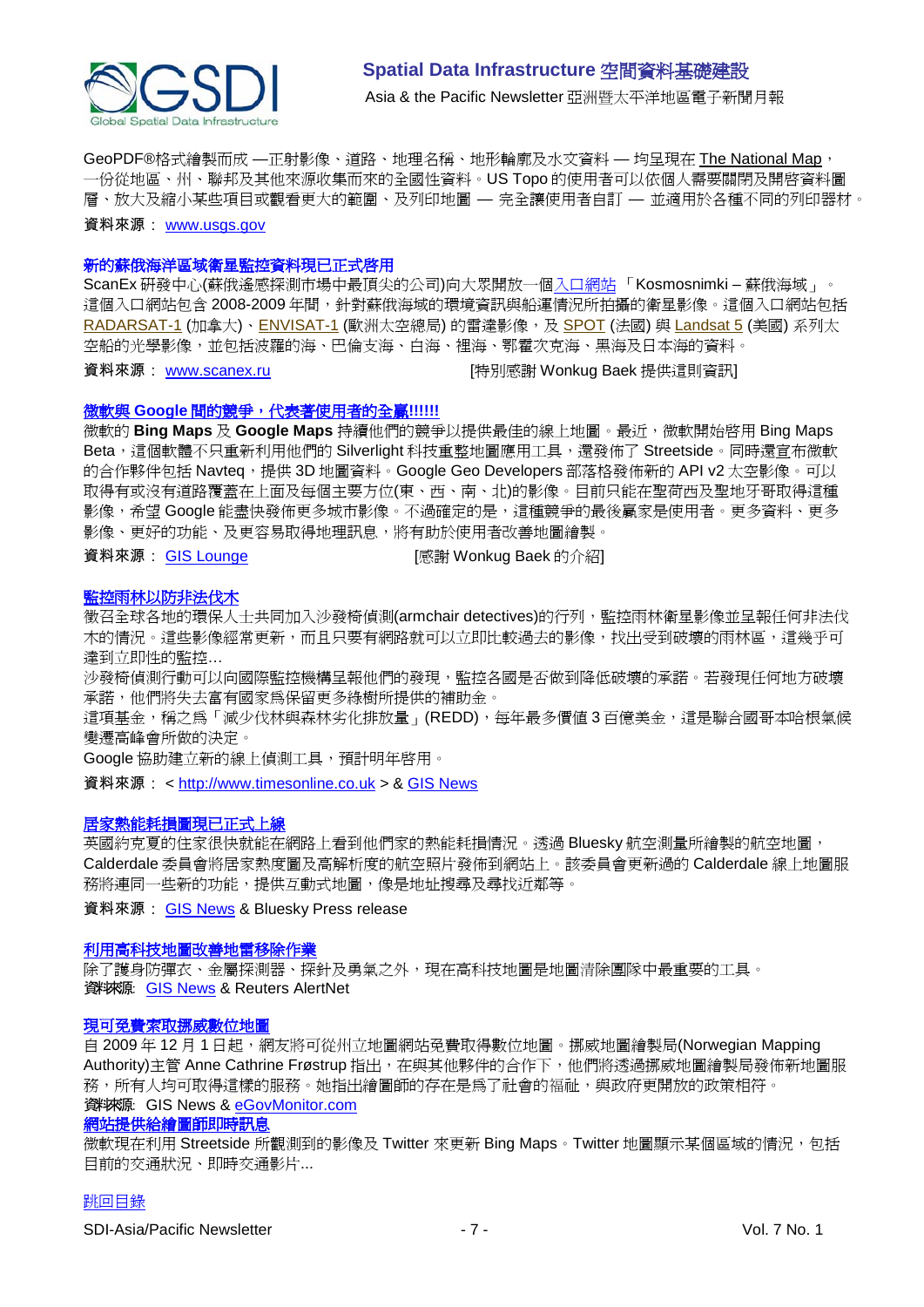

資料來源: [GIS News](http://www.gisdevelopment.net/news/viewn.asp?id=GIS:N_gurtenydaw&Ezine=dec0709§ion=News) & MicroSoft Press release

#### [繪製人類健康風險圖](http://www.gisdevelopment.net/news/viewn.asp?id=GIS:N_zunhqflyaj&Ezine=dec0709§ion=News)

一項新的研究指出如何運用地圖繪製軟體分析都會環境重金屬土壤的污染資料。研究人員運用土地使用訊息取得 人類健康風險的實際評估,這可能有助於土地使用規劃。 資料來源: GIS News & [EnvironmentExpert.com](http://www.environmental-expert.com/resultEachPressRelease.aspx?cid=37051&codi=76028&lr=1)

#### **GEO** [森林探足跡入口網站現已即時上線](http://www.vector1media.com/news/top-stories/53-corporate-news/10596-geo-forest-carbon-tracking-portal-now-live)

GEO 森林碳足跡追蹤(FCT)入口網站 Task 於華盛頓 GEO-VI 大會正式上線,現也可在線上觀看< [www.geo](http://www.geo-fct.org/)[fct.org](http://www.geo-fct.org/) >。使用者可以在這個入口網站觀看 FCT National Demonstrators、相關驗證網站及衛星購買清單與當地 資料;地圖及資訊;這些資料處理出來的地圖及資訊也將發佈於此。另外還有一[份三分鐘的網站說明影片。](http://www.earthobservations.org/documents/articles_ext/FTC%20portal_video.wmv) 資料來源: V1 Media newsletter

#### **[First American Spatial Solutions](http://www.vector1media.com/news/top-stories/53-corporate-news/10597-first-american-spatial-solutions-finds-30b-of-properties-exposed-to-howard-hanson-dam-vulnerability)** 發現超過 **3** 百億美金的住家暴露在 **Howard Hanson** 水壩的風險下

First American Spatial Solutions 隸屬於 The First American Corporation (NYSE: FAF)企業集團,空間及天然災 害風險解決方案的佼佼者,今天所發表的一份報告指出,華盛頓國王鎮超過 3 百億美金的住家可能因 Howard Hanson 水壩而受到相當大的水災風險。暴露在潛在的水災風險下(已採取一些可能可以避免水壩徹底崩毀的措施), 影響範圍涵蓋 20 平方英里的 Lower Green 河谷地區,這是西岸第二大倉庫配銷中心。這項發現尙不包括所在物、 業務中斷、及居民遷徙的損失。

資料來源: V1 Media newsletter

#### **Esa** 衛星偵測到地球的引力

#### 歐洲的 **Goce (**地球重力場和海洋環流探測衛星**)**傳回最新的重要訊息,地球各地的引力都不同

科學家提到它的第一份地圖清楚的顯示出之前的太空及地面探勘中從未顯示的細節。

歐洲太空總署三月開始在蘇俄西北部的 Plesetsk Cosmodrome 啟用 Goce 衛星。

期望能透過這些資訊對於海洋移動有了全新的了解,並架構出通用系統來檢測地球各地的高度。

研究地質作用(例如地震及火山爆發)的研究人員也會使用這些資料。

第一份由 Goce 觀測站繪製的地圖於最近一次的美國地球物理協會(AGU)秋季大會(全球最大的地球科學家年度大 會)中發表。

資料來源: [Herald de Paris](http://www.heralddeparis.com/esa-satellite-senses-earths-pull/68096) & [V1 media](http://vector1media.com/news/headlines/10702-esa-satellite-senses-earths-pull)

#### <span id="page-7-0"></span>[跳回目錄](#page-0-0)

文章

**[Geospatial Industry -](http://gisdevelopment.net/magazine/global/2009/November/34.htm) On a positive pitch** (地理空間產業 – 正向發展)

作者: **[Bhanu Rekha](mailto:bhanu.rekha@gisdevelopment.net)**, GIS Development Pvt. Ltd.副主編

阿拉伯聯合大公國、巴林、沙烏地阿拉伯、葉門、卡達及科威特 – 一般統稱為 GCC 國家,歸屬於地理空間產業 中的中東市場。有好幾家公司從 1990 年代以來就開始擔任一些大公司的經銷商,在這十年來也提供諮詢並為客 戶提出解決方案的服務。SpaceImaging Middle East、Vision Geoinformation solutions 及 GeoImage 就是其中最 具代表性的幾家公司。

當 GeoImage 開始擔任 PCI Geomatics、Definiens、SpaceEyes 及 SPOT imagery 的經銷商時, Global Scan Technologies 啓動衛星影像的地面接收站, Space Imaging Middle East 銷售 LandSat 及 IRS 影像。Pictometry Middle East 最近則更名為 Vision Geoinformation Solutions。

中東產業長期提供諮詢及全方位的地理空間服務及解決方案,他們特別針對 GIS 發展提出他們的看法及經驗。這 篇文章深入探討了各方面的相關議題。

資料來源: GIS Development Magazine (November 2009)

**[Geographical Information System of Bidar District](http://www.gisdevelopment.net/application/lis/rural/BGKodge.htm) (Bidar** 區之地理資訊系統**)**

作者: [Mr. B. G. Kodge.](mailto:kodgebg@hotmail.com) & [Dr. P.S. Hiremath](mailto:hiremathps53@yahoo.com)

摘要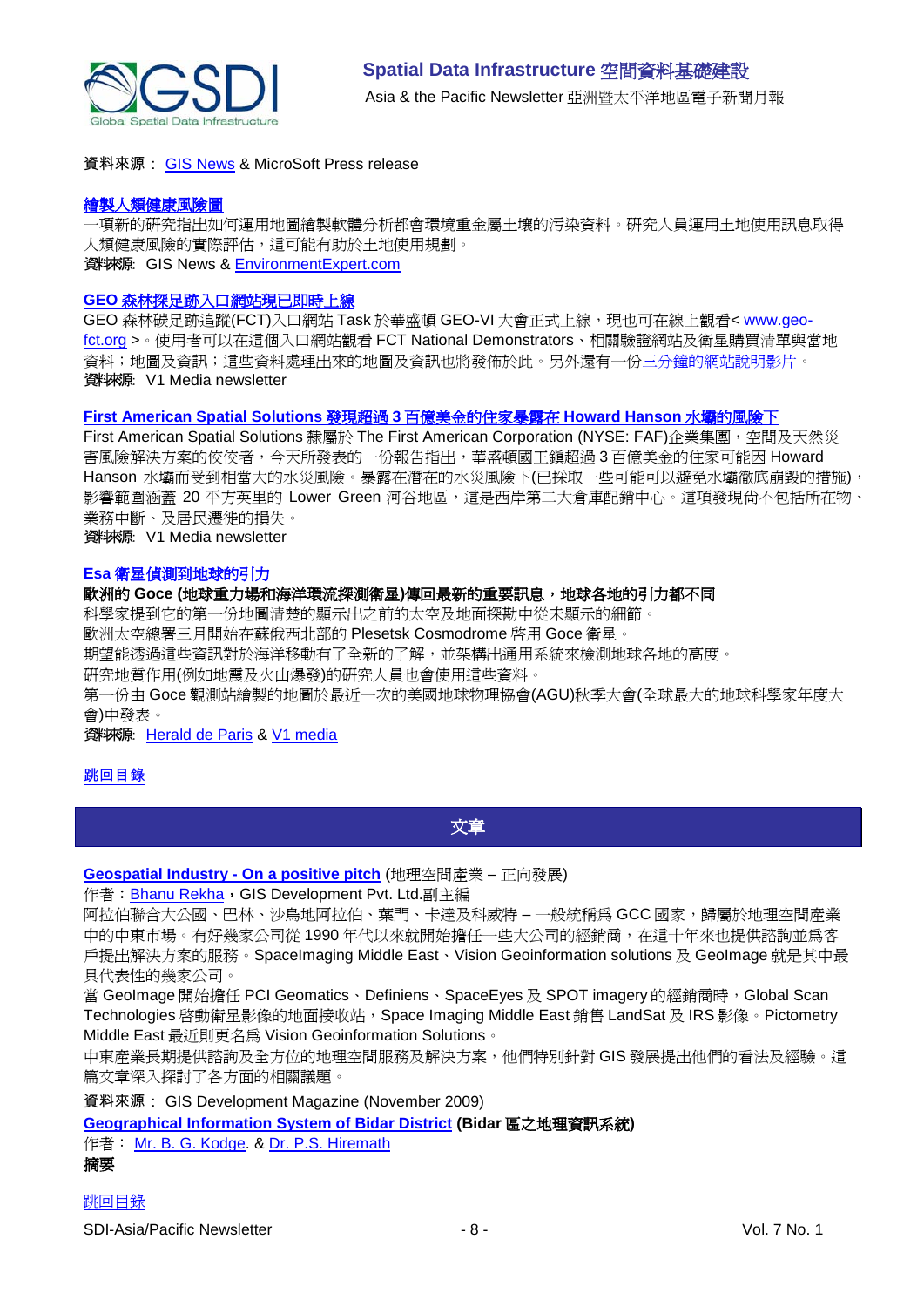

Asia& the Pacific Newsletter 亞洲暨太平洋地區電子新聞月報

這篇文章將幫我們評估及檢視 Bidar 村莊的統計及分析資料、過去的比率及未來發展的需求。這份報告繪製了五 個 talukas(附屬區域)區域的地圖,包括 Bidar、Bhalki、Aurad(B)、Basavakalyan 及 Humnabad,並以下列之 taluka 區所有村莊屬性繪製而成。這份報告所列的屬性包括:印度 Karnataka 省 Bidar 區 475 座村莊的空間資料 庫之村莊名稱、村莊人口數(含總數、男性及女性人口數)、學校、小學、中學、主要健康醫療中心、總區域、交 通(州立及全國性高速公路、火車)、河流/水庫等。有了這些資料,我們可以將 Bidar 區(尤其是 Panchayat Raj 及 鄉村發展)地理資訊系統的空間資料庫視覺化。

資料來源: GIS Development Magazine (November 2009)

#### [如何應用地理空間科技協助我們適應氣候變遷](http://www.vector1media.com/dialogue/perspectives/10241-how-will-geospatial-technology-help-us-adapt-to-climate-change)**?** 作者:Matt Ball

資料來源: V1 Media

#### **SatRef - [What makes positioning infrastructure work](http://gisdevelopment.net/magazine/global/2009/November/29.htm)**(SatRef – 定位基礎建設成功之關鍵)

作者:香港行政特區地政總署測繪處處長 [Simon Kwok](mailto:clsu@landsd.gov.hk)

衛星定位基礎建設建立了整合區域空間信息的參考架構,提供區域性參考系統與全球性參考系統間的連結。這個 基礎建設也協助了使用者改善定位的精確度、增加有效性、生產力,並降低營運成本。為了建立衛星定位基礎建 設及達到目標,運用此基礎建設的組織應特別注意品質保證、降低風險、業務永續性、法令規定、訓練及建立創 新的環境。這篇文章探討了過去十年從香港衛星定位參考工作站網絡(SatRef)發展的各種經驗。 資料來源: GIS News

#### **[Web-based GIS and the future of participatory GIS applications within local and indigenous](http://www.ejisdc.org/ojs2/index.php/ejisdc/article/viewFile/584/292)  [communities](http://www.ejisdc.org/ojs2/index.php/ejisdc/article/viewFile/584/292) (**以網路為基礎的 **GIS** 及參與式 **GIS** 在地區及本土社區應用之未來**)**

資源主管最常用來解決因稀少的地方資源而引起的密集性競爭的方法是,以社區為基礎的 GIS。除了繪製地圖之 外,參與式(Participatory GIS, PGIS)方案為社區群體及政府官員建立一個良好的管道,讓大家有相互認識、交換 意見、及學習並發展出對彼此的信任的平台。然而,PGIS 方案面臨許多問題,包括缺乏基礎建設及服務的支援。 尤其是,PGIS 是利用網路為應用平台,這不禁令人憂心 PGIS 方案未來的發展性。雖然網路可能讓大家都可以參 與,但也可能成為地區團體參與的阻礙。由於現在 PGIS 應用已成為相當重要的地區資源管理工具,應立即檢測 線上 PGIS 方案可能帶來的影響。因此,本篇文章的作者 Peter Kyem 及 James Saku 對線上 PGIS 應用在地區團 體的潛在優勢及缺點做了詳細的檢視。 [資料來源: EJISDC (2009) 38(7): 1-16]

### <span id="page-8-0"></span>[跳回目錄](#page-0-0)

# 新書和學術期刊

Hossein Mohammadi的博士班論文 *[The Integration of Multi-source Spatial Datasets in the Context of SDI](http://www.csdila.unimelb.edu.au/publication/thesis/hossein-PhD.pdf)  [Initiatives](http://www.csdila.unimelb.edu.au/publication/thesis/hossein-PhD.pdf)* 現可從線上取得。

大眾運輸規劃之 GIS-T 資料庫設計與實施: 坦尚尼亞 Dar-Es-salaam 大都會個案研究 [\(PDF, 3.93 MB\)](http://dspace.fct.unl.pt/bitstream/10362/2321/1/TGEO0006.pdf) ISEGI - MA Dissertation Geospatial Technologies (Erasmus-Mundus) (March 2009) 作者:Ngereja, Zakaria Robert

過去十年,我們見證了地理資訊系統(GIS)無論是在硬體、軟體、方法及資料模式方面,都有了相當大的進步及發 展。GIS 最常應用到交通規劃、公共運輸路線規劃、管理及運作上,尤其最常用來統整 GIS-T 標準資料模式,特 別是交通應用領域。好幾個資料模式已發展了20年以上,例如: ArcInfo 路線系統、全國合作的高速公路研究方 案(National Cooperative Highway Research Program, NCHRP) Project 20-27、聯邦地理資訊委員會(Federal Geographic Data Committee)、企業 GIS-T (Enterprise GIS-T)資料模式及 UNETRANS 資料模式。這份研究方案 主要用來研究可以應用到 Dar-es-Salaam 城大眾運輸規劃與管理的 GIS-T 資料庫設計與實施,此外,這個研究計 畫也應用了部分的 UNETRANS 資料模式,並且在應用之前,先徹底檢驗 UNETRANS 的資料模式,整理出對於 Dar-es-Salaam 城的 GIS-T 地理資料庫設計最有用的部分。此計畫的研究成果為設計完成的 Dar-es- Salaam GIS-T 資料庫模式,以及用於 ArcGIS 9.3 的模型。另外還包括找出距離醫院最近的巴士站、從意外發生地點到醫 院最短的路徑、以及醫院附近的所有服務設施之網路分析成果,及對未來規劃的建議。

資料來源: Kate Lance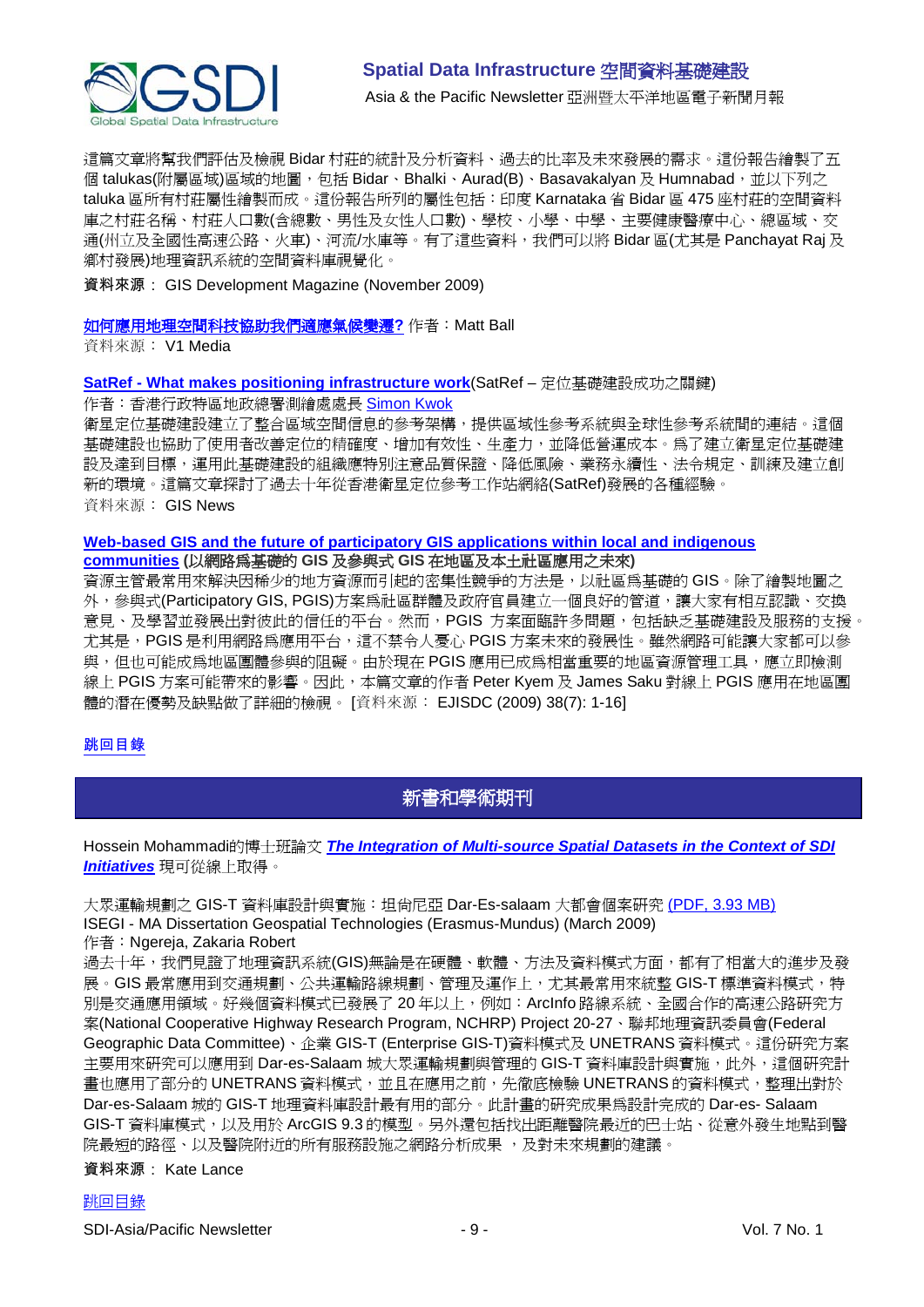

#### 發展中國家之空間資料基礎建設模式:奈及利亞之個案研究

ISEGI - MA Dissertation Geospatial Technologies (Erasmus-Mundus) (2009 年三月)

#### 作者:Onah, Chinonye Cletus

這份研究探討了 SDI 基礎,以及各國的全國性 SDI,另外也探討了發展中國家的 SDI 實施,並以奈及利亞的全國 地理空間資料基礎建設(NGDI)為例。這份研究運用 SDI 的要素為評估變項來評測 NGDI 執行的狀況及各主要階段。 這些要素共分為四個群組:政策及法律議題、技術、資金及人。這份研究透過電子郵件發送問卷給奈及利亞地理 資料的股東及使用者。這份分析指出,NGDI 的優勢是它有國家政策的支持,並專為此計畫成立執行單位。然而, 缺乏 SDI 執行方向及資金為執行 NGDI 的主要障礙,這也是讓這個方案一直落後於其他個案研究的國家的原因。 奈及利亞也應用了 NSDI 產品模式及過程模式的混合模式。雖然 NGDI 已經開始執行了,但卻還沒有提供網路存 取及資料分享的功能。

#### **[The Fourth Part of the World: The Race to the Ends of the Earth, and the Epic Story of the Map That](http://www.amazon.com/gp/product/1416535314?ie=UTF8&tag=vectmedi-20&linkCode=xm2&creativeASIN=1416535314)  [Gave America Its Name](http://www.amazon.com/gp/product/1416535314?ie=UTF8&tag=vectmedi-20&linkCode=xm2&creativeASIN=1416535314)** (2009)

#### 作者:Toby Lester

2003 年時, 國會圖書館(Library of Congress)用 1 千萬美金買了目前僅存的 1507 年地圖, 這也是第一份向世人 展示這塊新大陸並稱之為美國的地圖。Lester 跟隨地圖上所繪製的路線,透過下一個世紀的美國向過去的成就致 敬。

[編輯註:上列的連結網站(連結到 Amazon.com)可看到 Simon Winchester 的完整書評,另外也提供地圖及詳細 資料 – 相當值得看看的網站。]

#### 資料來源: V1 Media

#### **2009** 年 **12** 月之 **eCARTO** 月刊

這期月刊包括國際地圖學學會的 ICC2009 研討會報導,以及地圖學的一些基本項目。 特別感謝澳[洲地圖科學學院國際主席](mailto:David.Fraser@rmit.edu.au) David Fraser (eCARTO 出版者)

#### **(**博士輪文 *SMALL Savannah* :整合分析喀麥隆偏遠北部區域的土地使用變化之資訊系統**)**

作者:Eric Fotsing

(科學領域:基礎資訊工程學系、地理資訊及環境科學)

即將發佈在 [Leiden University](https://openaccess.leidenuniv.nl/dspace/handle/1887/9747) 網站。

**摘要:SMALL Savannah** 是一種概念性架構,同時也是專為協助所有相關人員(包括科學家、決策者及地方農夫/ 畜牧者)而設計的工具,讓非洲西部及中部乾燥區域達到有適應性及永續性的土地管理。這個系統結合了 1) 呈現 各種資料來源現象的觀測/空間分析要素 2) 分析土地改變過程的涵義/預測要素 3) 探討未來發展方向的動態虛擬要 素。這份論文最重要的訊息是希望能取得更具整合性、更有參與性、及跨領域的方法來降低土地惡化、生態多樣 性的消失、貧窮,並透過集體知識的發展、管理及分享自然資源與土地使用來達到永續發展。

#### **OCHA** [斯里蘭卡地圖集](http://www.humanitarianinfo.org/sriLanka_hpsl/Map_atlas.aspx)

設於斯里蘭卡的聯合國人道主義事務協調辦公室 (OCHA), 與斯里蘭卡的都會發展局及測量局共同繪製更精確的 斯里蘭卡地圖。

The Map Atlas 地圖集是 2005 年以來由斯里蘭卡 OCHA 所繪製的主要公用地圖。自從開始在斯里蘭卡製作地圖 以來,OCHA 利用 IDPs、人道救援、部門活動、3W、行政區域、及緊急訊息等資訊繪製了 1,500 份以上的公用 地圖。同時提供互動式及統計式地圖,讓使用者可以看到所有地圖目錄。另外還提供網路連結到網站資源。 [編輯註 – 這份地圖集為 3.5 gB 可下載的檔案,而且是利用'Windows'作業軟體製作的光碟影像,可以燒成 DVD !]

#### 資料來源: Kate Lance

#### **URISA** [期刊歡慶十週年開放電子月刊](http://www.vector1media.com/news/top-stories/53-corporate-news/10587-urisa-journal-marks-ten-years-of-open-access-publishing-)

在 URISA 期刊發佈十年後,宣布該期刊將以電子格式透過網路免費提供給全球各地的老師及學生,這份期刊的 電子檔案已經成為地理空間領域中最豐富的開放教育資源之一。

至 2009年12月為止,URISA 期刊中共有 196份針對 40 個議題所進行的同儕評鑑文章,現可從< [http://www.urisa.org/journal\\_archives](http://www.urisa.org/journal_archives) >免費取得。

這份期刊是開放期刊目錄(Directory of Open Access Journals )(http://www.doaj.org)所列的三份期刊之一(列於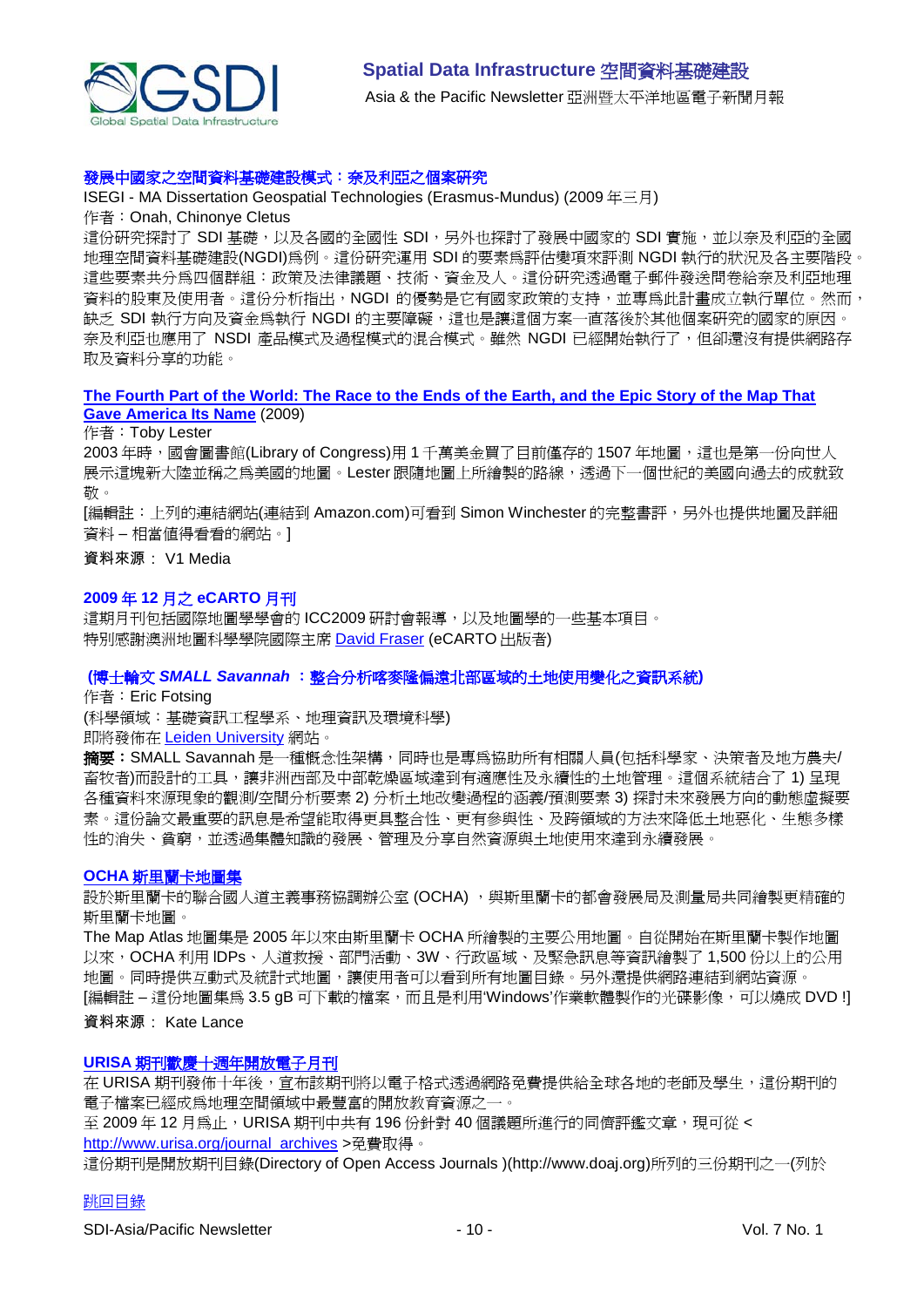

"gis"關鍵字下),而且也是唯一列於 2008 年 Caron 及其同事所創立的 46 份頂尖地理資訊科學(GIScience) 中的期 刊。

<span id="page-10-0"></span>資料來源: V1 Media newsletter

## 趣聞軼事

#### *EARTH* **bags** 榮獲最佳地圖集獎**[\(Best Atlas award](http://www.globalmapping.uk.com/news_thms/EarthvotedBestWorldAtlas.htm)***)*

2009 年 11 月 21 日在智利的聖地牙哥第 24 屆國際地理學研討宣布「全球最大的地圖集」 *EARTH*。

資料來源: [GIS News](http://www.gisdevelopment.net/news/viewn.asp?id=GIS:N_fltdbxgvzu) & Publisher's Press Release

#### **BBC** [電視節目報導繪製加拿大地圖的英國人](http://news.bbc.co.uk/2/hi/uk_news/wales/8354658.stm)



Ray Mears(叢林生活系列)是一群熱愛土地、也是那些最親近土地的人 – 全球各地的狩獵者。 這些英雄們不只包括那些對地圖有所貢獻者,還包括實際製作地圖者。最近的 BBC 系列詳細報導那些繪製北美荒 野的英國人。 資料來源: [V1 Media](http://vector1media.com/spatialsustain/following-in-the-footsteps-of-canadas-cartographer.html)

**[Mapsorama.com](http://www.mapsorama.com/)** 包含世界各地的各種地圖。網站上有大量的網站地圖,其中還包括許多老地圖。例如:[Map of](http://www.mapsorama.com/map-of-cartagena-de-indias/)  [Cartagena de Indias](http://www.mapsorama.com/map-of-cartagena-de-indias/)、[Historic map of China](http://www.mapsorama.com/historic-map-of-china/)、[The Berlin Wall](http://www.mapsorama.com/satellite-map-of-berlin/)、及 [Linguistic map of Kenya](http://www.mapsorama.com/linguistic-map-of-kenya/)。 資料來源: [V1 Media](http://www.vector1media.com/vectorone/?p=4239)

#### 「竄改」**Google Maps** 之罪

新罪犯:「惡意竄改」。一位紐西蘭女性因竄改 Google 地圖上 7 家 Napier 地區的花店商家目錄而被起訴。 Kendra Drinkwater 本身就是花店商家, 匿名竄改了其他競爭商家的目錄清單。她將因「惡意竄改」而造成商家損 失,面臨七年的牢獄之災。紐西蘭電子犯罪實驗室的營運主管 Bill Crane 指出,這是紐西蘭第一起這類型的犯罪 案例。

資料來源: [GIS Lounge](http://gislounge.com/editing-with-ill-intent-crime-for-tampering-with-google-maps/) & the New Zealand [Dominion Post.](http://www.stuff.co.nz/dominion-post/national/3149852/Florist-accused-of-hacking-rivals-details-on-Google)

#### 觀測太空 **– [Google vs Bing](http://jamesfallows.theatlantic.com/archives/2009/12/weeklong_experiment_bing_vs_go.php)** 搜尋引擎比較

#### 作者:科技作家 James Fellows

由於對科學的熱愛,過去幾年我曾經做過各種第一手的使用者測試實驗。但我從未做過像 Cullen Murphy(Atlantic 主編)這類型的試驗,撰[寫整篇文章完](http://www.theatlantic.com/issues/92feb/murphy.htm)全沒有用到「is」、「are」、或任何其他「*be*」\*的動詞形式。不過我也做 過其他類似的實驗,我曾經寫[過一篇文章](http://www.theatlantic.com/issues/2000/12/fallows.htm),完全沒有動到鍵盤,全部以聲音辨識軟體來看它可以做到什麼樣的程 度。(這套軟體的效果相當好;很可惜的是,我發現當我沒有動到我的手指時,無法正常思考。)另外也曾經在 F-15 的虛擬演練中[讓惡意誘導的](http://www.theatlantic.com/issues/96feb/745/fallfly.htm) Air Force 的領航器將我甩出去,不過這些都只是好玩而已。 實驗的結果是: Cullen 還是繼續用「is」, 而我還是用我的手指來寫文章; 而且還要遠離 F-15。

受到 Atlantic 網站這篇 [Bing-vs-Google](http://www.theatlanticwire.com/opinions/view/opinion/On-Privacy-Mozilla-Developer-Backs-Bing-Over-Google-1894) 報告 的啟發(之前發[佈於此](http://business.theatlantic.com/2009/05/will_microsoft_bing_be_a_google-killer_search_engine.php)) ,我決定進行下一個實驗。下個星期(在這期 間我必須完成這份「真正的」報告),我將只用微軟的 Bing 來做搜尋,而不是我慣用的 Google。當我完成這份 「真正的」的報告時會發佈在這個網站上。重要聲明:這兩家公司我都有相當要好的朋友。**請參見此網站。** 資料來源: The Atlantic Monthly

#### <span id="page-10-1"></span>[跳回目錄](#page-0-0)

# 教育訓練

#### [肯亞人口與健康調查](http://www.measuredhs.com/wn1/reports/Demographic%20health%20surveys_final%20flyer.pdf)**(DHS)**課程

Nairobi Enterprises 大學及 Services 有限公司將於 2010 年 6 月 21-25 日在肯亞奈諾比開設人口與健康調查短期 訓練課程。課程中將介紹 DHS 的概觀及如何運用 DHS 資料改善健康方案。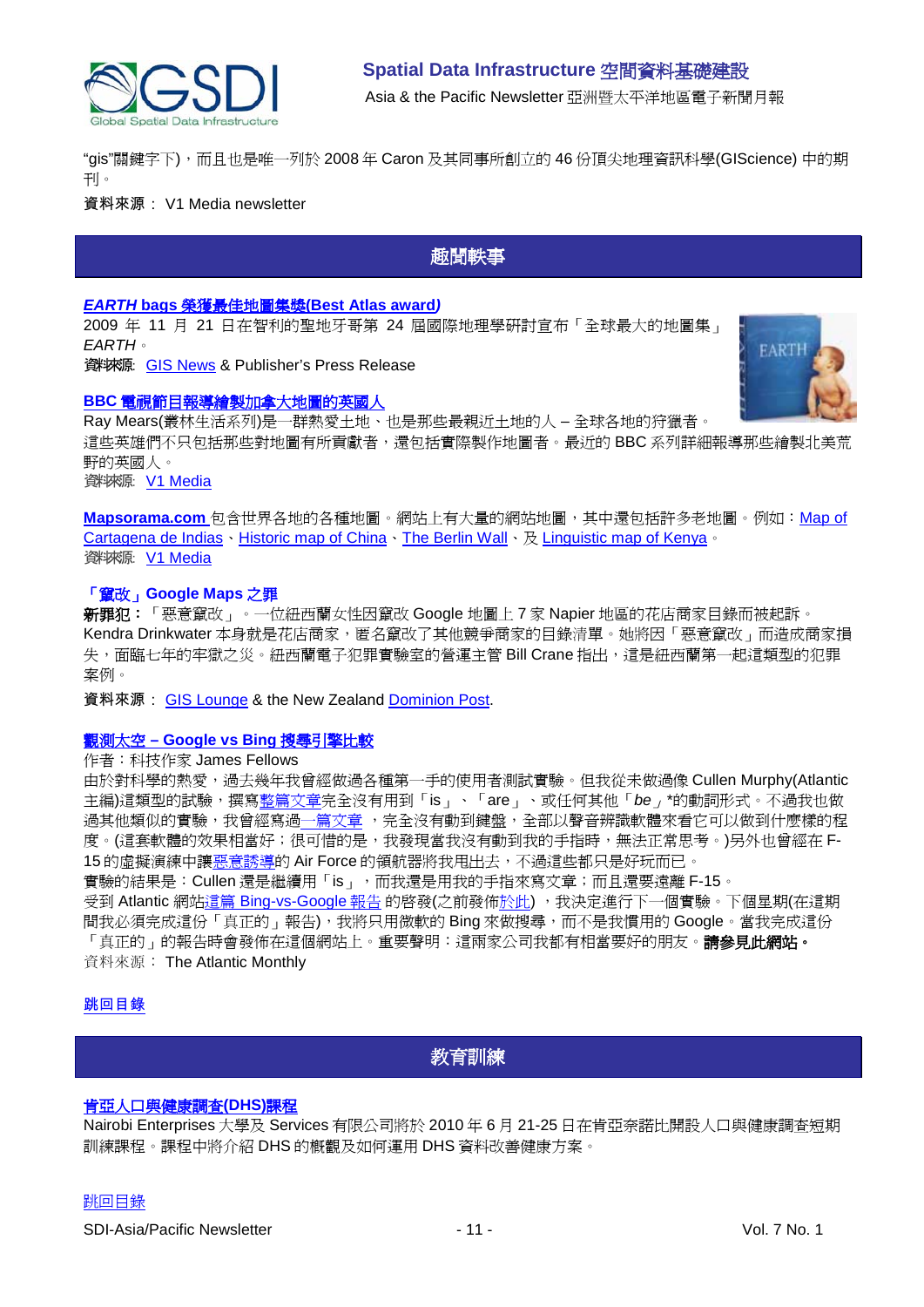

人口與健康調查(DHS)是全國家庭普查的代表性資料,人口、健康、及營養方面的監控資料及影響評估指標。人 口與健康調查是提供各國評估全國性計畫的標準工具,像是國家的愛滋病、健康及家庭計畫服務等。 聯絡人:[Prof. Mwanthi](mailto:mmwanthi@uonbi.ac.ke)

#### 資料來源: Kate Lance

#### 亞洲 **[GNSS](http://www.asmmag.com/news/workshop-for-asian-gnss)** 研討會 應於 **12** 月 **20** 日以前提出申請

曼谷將舉辦一場研討會探討亞太地區發展 GNSS 應用的可能性,研討會內容延續 2008 年 12 月在越南河內針對 APRSAF-15 之討論。GNSS 亞太地區研討會將於 2010 年 1 月 25-26 日舉行,剛好在 APRSAF-16 之前舉辦。亞 太地區太空局論壇(APRSAF)是亞太地區各空間機構的聯盟。GNSS [研討會](http://www.multignss.asia/pdf/Invitation_Letter_Multi-GNSS_Workshop(WEB).pdf) 由日本宇宙航空研究開發機構的衛星 定位研究與應用中心與曼谷地球資訊和太空科技發展中心共同舉辦。詳細資料請參[見這裡。](http://www.multignss.asia/pdf/Invitation_Letter_Multi-GNSS_Workshop(WEB).pdf)

資料來源: [Asia Surveying and Mapping Magazine](http://au.mg2.mail.yahoo.com/dc/launch?.gx=1&.rand=18q4rthesepum)

#### 黑爾本大學之[空間資訊科學碩士課程](http://www.eng.unimelb.edu.au/Postgrad/MEng/grad_msis.html)

空間資訊科學(Spatial Information Science)碩士課程適合任何想要應用他們所學的理論技巧的畢業生,或者已經 有一些空間資訊應用經驗,並想在他們的專業領域中成為空間專業人員者。

#### 林業 **GIS** [使用者群組開放會員申請](http://www.vector1media.com/news/top-stories/53-corporate-news/8187-forestry-gis-user-group-opens-for-membership)

ESRI 專為林業與林地管理客戶成立新的使用者群組。這個新成立的 ESRI 林業群組(EFG)將提供林業相關人士了 解商業解決方案、專業人士網絡、及專業成長的機會。

資料來源: Vector1Media

#### 澳洲現成立 **UNIGIS** 碩士學位

澳洲坎培拉大學的 UNIGIS 研究中心現成立一們國際 UNIGIS 碩士學位課程,歡迎有興趣的學生申請由坎培拉大 學與奧地利薩爾茲堡共同合作的碩士課程。

這個新成立的 UNIGIS 研究中心主任由坎培拉大學應用生態研究所(Institute of Applied Ecology)教授 George Cho 擔任,課程針對 GIS 及地理資訊領域有興趣的專業人士所提供的遠距教學碩士課程,將於 2009 年研討會之後正 式上線,並讓學生取得國際認可的學術學位。

資料來源: [http://www.unigis.net](http://www.unigis.net/)

#### **[Trimble](http://www.trimble.com/mgis/webinars.shtml)** 講座

Trimble 將為 GPS 及 GIS 有興趣的人十舉辦一系列的網路講座,每 4-6 调就會舉辦一次。最新的網路講座包括: 新型 Yuma 耐用的平板電腦及 VRS 介紹。詳細資訊請參見 [Trimble](http://www.trimble.com/mgis/webinars.shtml) 網站。 資料來源: [Asian Surveying & Mapping](http://www.asmmag.com/news)

#### 網路地圖藝廊

#### [Web Map Gallery](http://www.directionsmag.com/webmapgallery/) | [Contribute Web Map](http://www.directionsmag.com/webmapgallery/?duty=Contribute)

網路地圖藝廊可以讓讀者觀看其他地理空間資訊專業人士還創作了些什麼樣的作品,同時也相當歡迎大家將您的 作品發佈到此,讓大家了解各專業領域是如何廣泛地應用地理空間的。歡迎點選上列的「Contribute Web Map」 連結,將您的網路地圖應用及其詳細的說明資訊寄給我們。

資料來源: [Directions Magazine](http://www.directionsmag.com/webmapgallery/)

#### **ESRI** [所舉辦的](http://training.esri.com/gateway/index.cfm?fa=trainingOptions.gateway) **GIS** 軟體訓練

ESRI 現透過各種不同的授課方式,提供 40 多個由頂尖講師所教授的初級、中級、及進階課程,其中包括: • ESRI 學習中心的視訊會議影片

#### • 在學生工作場所或自家學習的虛擬教室

資料來源: **GIS News** 

#### **ESRI** [訓練課程](http://www.esrisingapore.com.sg/training.html)

新加坡 ESRI 發佈 2010 年至二月為止的第一階段訓練課程時間表,名額只保留給最新註冊的學員。參加資格請參 見課程附註,課程大綱請直接與 [ESRI](mailto:training@esrisa.com) 聯繫。

#### [跳回目錄](#page-0-0)

SDI-Asia/Pacific Newsletter  $\overline{12} - 12 - 12$  - Vol. 7 No. 1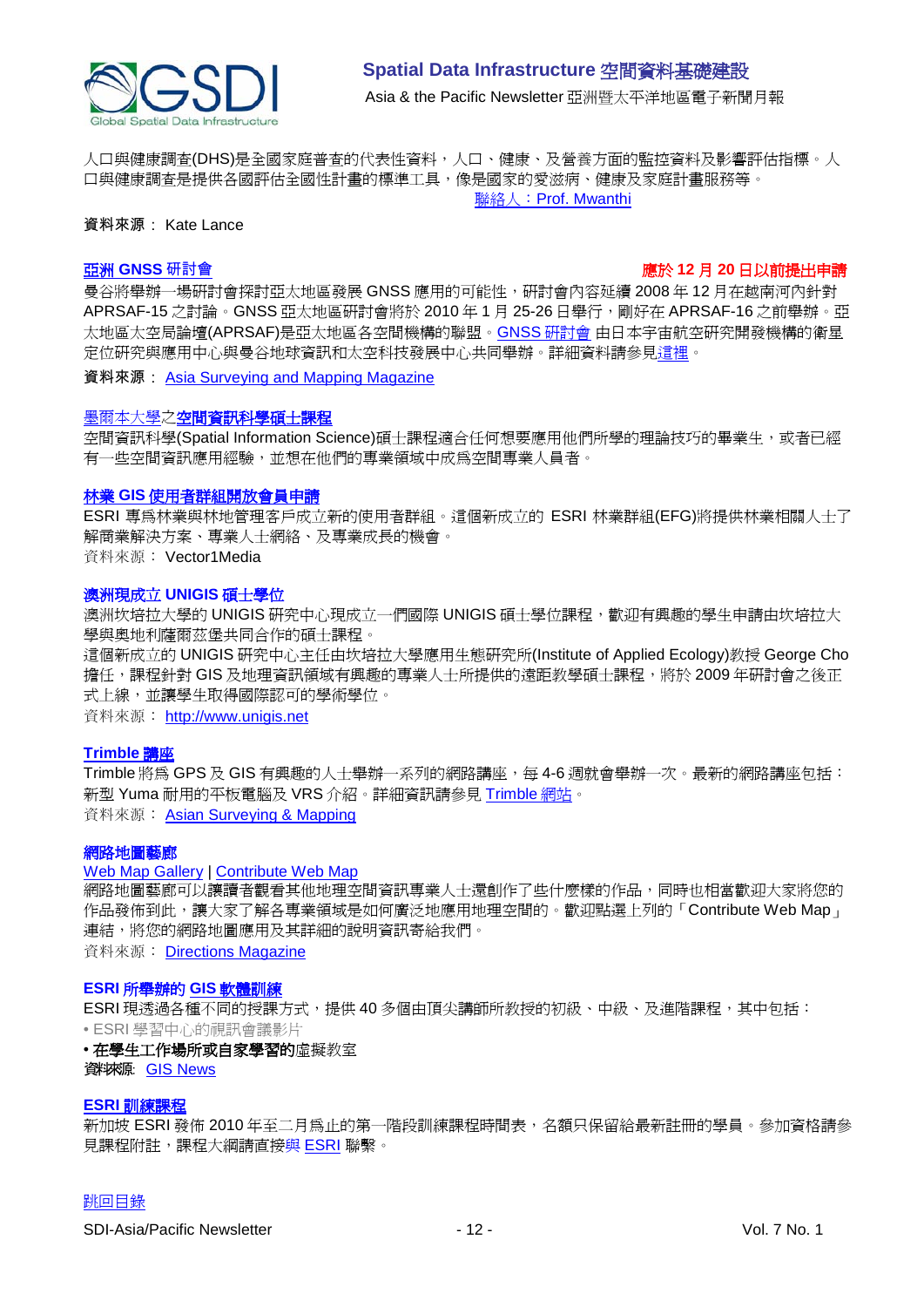

# 獎學金及補助

#### <span id="page-12-0"></span>**MapGuide Project** 獎助案

MapGuide Project 主導委員會宣布 MapGuide Open Source Project 贊助與捐助方案。這項方案提供基金確保 MapGuide Open Source 之持續執行。此方案之詳細之詳細資訊請參見:[http://mapguide.osgeo.org/sponsorship.](http://mapguide.osgeo.org/sponsorship)

#### 資料來源: [OSGeo](http://www.osgeo.org/node/978)

#### **NAVTEQ** [全球定位資訊解決方案挑戰賽](http://developer.navteq.com/site/global/market/lbs_challenge/p_lbs_home.jsp)

NAVTEQ 全球定位資訊解決方案挑戰賽著重於促進最新全球定位資訊解決方案 (location-based solutions, LBS) 無線工具發展之可行性,這項全球定位資訊解決方案挑戰賽,已成為無線通訊服務產業中最重要的活動,同時也 代表著全球定位資訊解決方案的創新與機會。從商業應用到體育活動、旅遊和安全方面,整合 NAVTEQ 的數位 地圖資料及其精準度與豐富性,以動態的定位科技發展新一代的定位資訊解決方案。

挑戰賽得主將由五個區域的專業評審選出。自從全球定位資訊解決方案挑戰開始後,約有 32%以上的決賽者已獲 得各家公司的贊助或甚至正式上市,大部分的廠商為無線通訊服務相關業者。

詳細參賽訊息請參[見這裡](http://developer.navteq.com/site/global/market/lbs_challenge/p_lbs_home.jsp) 。

感謝 Kate Lance & Wonkug Baek 所提供的最新訊息:

最新訊息: [NAVTEQ LBS Challenge](http://corporate.navteq.com/webapps/NewsUserServlet?action=NewsDetail&newsId=824&lang=en&englishonly=false)之八家贊助廠商Microsoft, Intel, Digital Globe, Alcatel-Lucent, Atlas CT, **Imagination Technologies** 及 **Mobile Distillery** 為最新加入的贊助廠商。之前公佈的贊助廠商包括:HTC, Blackberry, deCarta, DeviceAnywhere 及 Tanla。這些贊助商將提供超過 1 千萬美金的獎金 (地圖、地理空間平 台、軟體測試工具等)。

資料來源: NAVTEQ

#### 阜新大學博士學位

中國阜新遼寧工程技術大學 Xu Aigong 教授正在徵求博士班學生。他的研究領域包括測地學及地理空間信息學、 GNSS、GIS 及智慧交通系統。學生可獲得 2010 遼寧省政府獎助方案的獎學金。詳細資訊請 Email [Prof. Xu](mailto:%22xu_ag@126.com%22)。

#### **CaGIS** [開放申請](http://www.gisdevelopment.net/news/viewn.asp?id=GIS:N_jskaxqdmve) **2010** 學術獎金

Cartography and Geographic Information Society (CaGIS)開放申請 2010 學術獎金。CaGIS 贊助兩項 CaGIS 宗 旨相符的獎助學金。這項獎助學金不但是學術成就的一項肯定,同時鼓勵學生持續在繪圖學、GIS 及地理資訊科 學 (GIScience)領域有傑出的表現,肯定可增進繪圖學或 GIScience 專科的研究或有潛能的研究計畫,得獎者將 以學術成就來評選(特別是該學術獎的前一個學年的成就),評審團為 CaGIS 學術獎金委員會。

-CaGIS 碩士學術獎(\$500):將頒發給已申請或即將進入 2009 或 2010 年碩士課程的學生。

-CaGIS 博士學術獎(\$1000):將頒發已申請或即將進入給 2009 年或 2010 年的博士班學生。

詳細的申請程序請參見 <<http://www.cartogis.org/awards/> >, 並請於 2010 年 1 月 15 日 CST 5:00pm 以前提出申 請。

<span id="page-12-1"></span>資料來源: [http://www.cartogis.org/](http://www.cartogis.org/awards/cagis-scholarships/scholarship) & GIS News

# 工作機會

### **GIS 專員, 瓦努阿圖(Vanuatu)**

#### 截止日期**:** 2010 年 1 月 7 日

瓦努阿圖政府正在徵求 GIS 專員以協助最重要的 AusAID-supported Governance for Growth (GfG)方案 – 建立瓦 努阿圖能源規劃的 GIS 資料庫。顧問將會負責針對資料收集、結構、及地理參考資料架構提出建議;建立符合專 案所需之 GIS 資料庫;利用一些主題或分層整理瓦努阿圖的能源規劃。另外,還必須負責訓練瓦努阿圖政府機關 的工作人員,讓他們學會維護及更新資料庫。

這個職位為 80 天的約聘工作,預計從 2010 年 1 月或 2 月開始。至少有 50 天的時間會與顧問合作,並共同透過 Principal Energy Officer、Energy Unit、Access Power Project Coordinator 及 Director of the GfG Program 向瓦 努阿圖政府呈報工作成果。

### [跳回目錄](#page-0-0)

SDI-Asia/Pacific Newsletter  $\overline{ }$  13 - Vol. 7 No. 1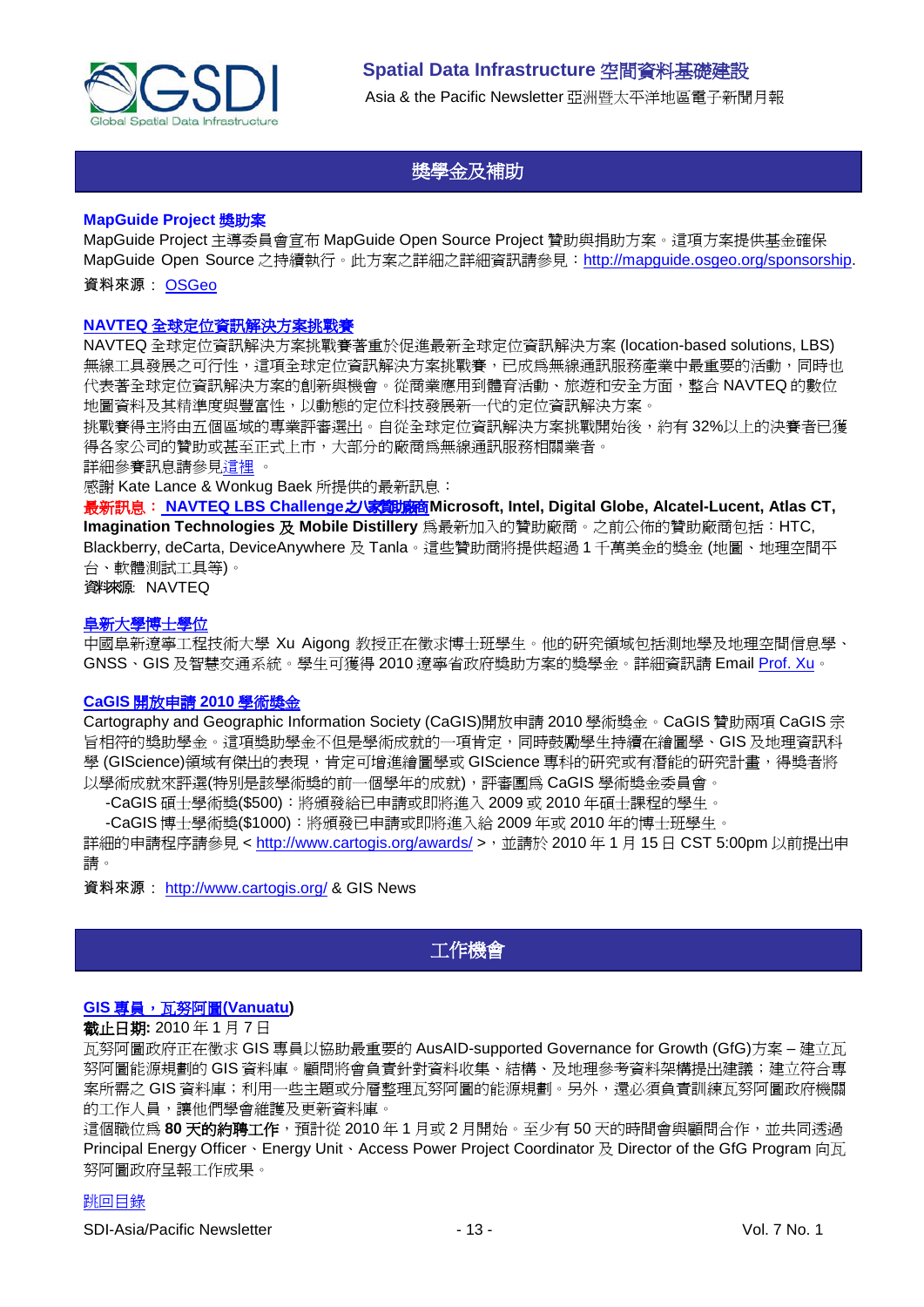

資料來源: Kate Lance

線上空間工作(澳洲)之申請截止日即將到期,若欲了解詳情者請直接參見: <<http://www.spatialjobs.com.au/>>和 < [http://www.GISjobs.com.au](http://www.gisjobs.com.au/) >

#### 您想尋找加拿大的地理資訊系統 **-** 地理測量工作嗎**?**

以下是一些相關網站: 1) [Geomatics Canada Job Site;](http://geomaticscanada.com/jobs.cfm) 2) [GeographyJobs.ca;](http://www.geographyjobs.ca/) 3) [GoGeomatics Canada;](http://canada.gogeomatics.net/frmHome.aspx) 4) [Geomatics Employment Center](http://gisjobs.ca/) 資料來源: V1 Magazine

### <span id="page-13-0"></span>[跳回目錄](#page-0-0)

# 會議活動及內容

#### **FOSS4G** 線上影片及簡報

地理空間開放源碼自由軟體之國際研討會的簡報、影片及海報現已上線。若您錯過該研討會,或無法出席所有的 活動,現在有機會再次參與這次的研討會。在此特別推薦大家觀看 Paul Ramsey 一場既具啓發性又相當精采[的專](http://2009.foss4g.org/speakers/#Paul_Ramsey) [題講座](http://2009.foss4g.org/speakers/#Paul_Ramsey) - 「Beyond Nerds Bearing Gifts: The Future of the Open Source Economy」。 這裡幾乎彙整了所有的簡報、講座及工作坊的教材,並包括 2/3 的簡報影片。

簡報、工作坊、講座及影片連結為 [abstract descriptions](http://2009.foss4g.org/schedule/) & [Videos](http://blip.tv/search?q=fosslc) & [Posters](http://wiki.osgeo.org/wiki/FOSS4G_2009_Posters) & Ignight Spatial lightening talk [videos](http://www.ignitespatial.com/?page_id=181) & [Photos.](http://www.flickr.com/photos/tags/foss4g2009/)

#### 資料來源: [FOSS4G Press Release](http://wiki.osgeo.org/wiki/FOSS4G_2009_Press_Release_41)

引自澳洲雪梨的 **FOSS4G** 研討會 (引自 Asian Surveying & Mapping 雜誌)

#### 頌讚 **[FOSS](http://www.asmmag.com/news/in-praise-of-foss)**

Paul Ramsey 以非常激勵人心的演講方式,為今天早上(10月21日)在雪梨舉辦的FOSS4G會議增加了不少光采, 他針對最近的免費開放軟體,尤其是提供地理資訊方面的軟體著墨不少。他的論點是免費軟體和專利軟體間的差 異比你想像中的少很多。

#### **Anzlic** [為創作共用](http://www.asmmag.com/news/anzlic-to-endorse-cc)**( CC)**背書

根據 FFOSS4G 會議於本週雪梨舉辦的的 Warwick Watkins 簡報公布內容,澳洲及紐西蘭空間產業的龍頭- Anzlic 預計將為創作共用(Creative Commons, 簡稱 CC)背書,以共享資料集。

[封面及](http://apb.directionsmag.com/archives/6687-FOSS4G-Coverage-II.html)[更多內容請](http://www.directionsmag.com/article.php?article_id=3314)參見「方向」雜誌部落格

第十八屆聯合國亞太區域製圖會議**[\(18th United Nations Regional Cartographic Conference for Asia and the](http://unstats.un.org/unsd/methods/cartog/Asia_and_Pacific/18/18th-UNRCC-AP-Docs.htm)**  [Pacific\)](http://unstats.un.org/unsd/methods/cartog/Asia_and_Pacific/18/18th-UNRCC-AP-Docs.htm) (2009年10月26-29日,曼谷)

第 **23** 屆地球觀測衛星**(CEOS)**委員會大會簡報**[\(23rd Committee on Earth Observation Satellites \(CEOS\)](http://conference.gistda.or.th/ceos2009/)** 

**[Plenary Meeting](http://conference.gistda.or.th/ceos2009/)**) (2009 年 11 月 3-5 日,泰國普吉島) [議程表及簡報](http://www.symbioscomms.com/ceos2009/ceos23agenda.html) 資料來源: Kate Lance

**2009 SuperMap**使用者研討會論文**[\(SuperMap User Conference 2009 \)](http://www.supermap.com/events/SGC2009/index.asp)**已正式發怖

SuperMap 研討會論文已正式上線。

#### **[Emerging GIS Landscapes in Central Asia](http://vector1media.com/events/event-coverage/8841-emerging-gis-landscapes-in-central-asia)** 中亞新興的地理資訊產業

[跳回目錄](#page-0-0) 研討會主席 Akylbek Chymyrov 及奧地利中亞地理資訊系統科學研究中心(Austria-Central Asia Centre for GIScience)的 Josef Strobl < [http://www.aca-giscience.org](http://www.aca-giscience.org/) >於 8 月 28 日在吉爾吉斯共和國比斯凱克的建設、交 通與建築大學(University of Construction, Transportation and Architecture)為第三屆中亞 GIS 研討會畫下完美的 句點。在這為期兩天的研討會中,所有中亞及中歐各國的主講者同聚一堂,其中包括來自蘇俄、印度、伊朗、美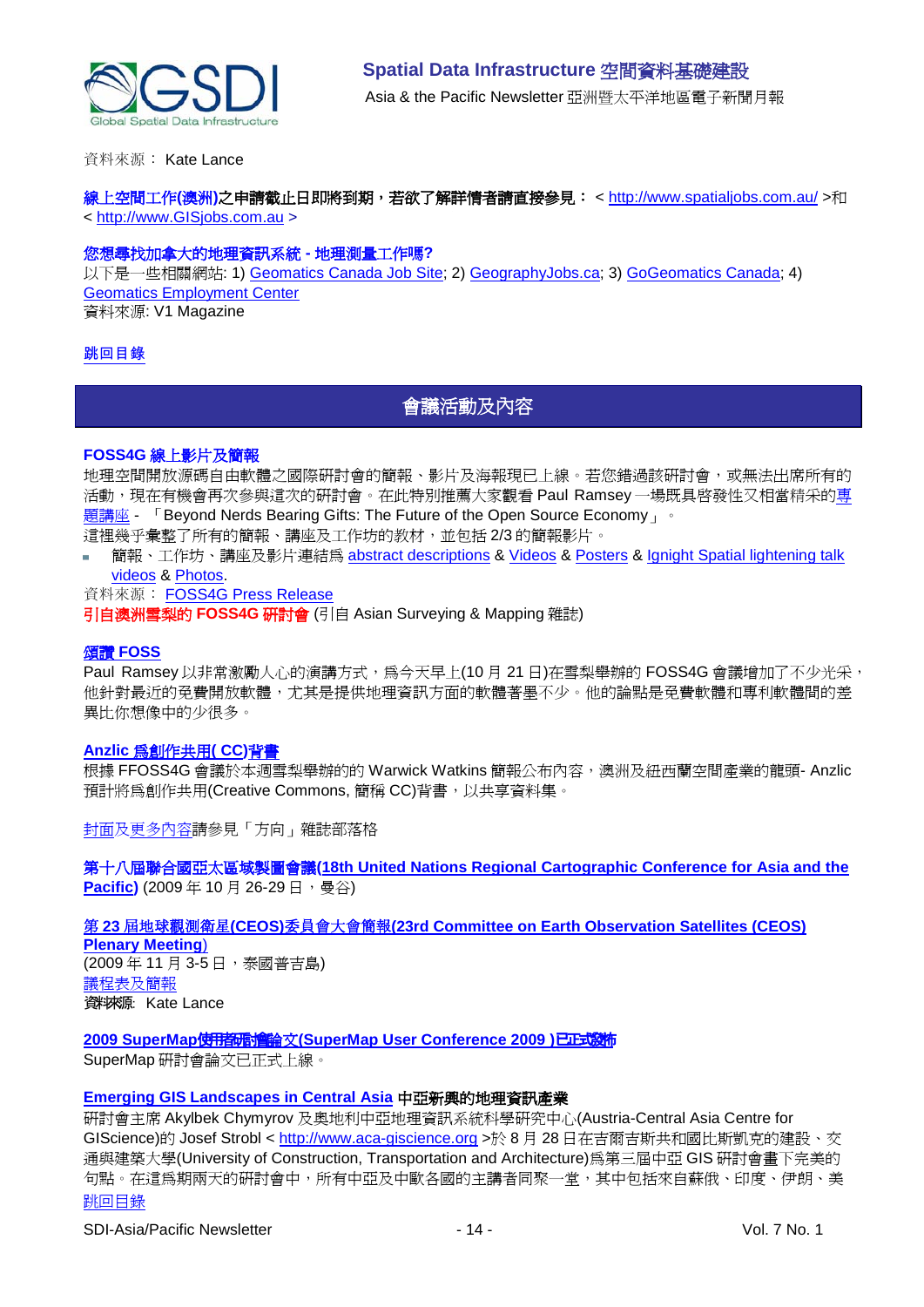

國及其他國家代表,共同促成一個真正的國際性活動。

所有的參加者都會在註冊處收到一份研討會論文集 (由 KSUCTA 及薩爾茲堡大學的 Centre for Geoinformatics 共 同出版),這份文件及其他詳細資訊請參見研討會網站 [www.aca-giscience.org/gisca](http://www.aca-giscience.org/gisca)。

#### **Map Africa 2009** [研討會報告](http://www.gisdevelopment.net/magazine/global/2009/October/50.htm) 及 [研討會論文現](http://mapafrica.gisdevelopment.net/2009/proceeding/index.htm)已上線。

資料來源: Kate Lance

#### 第 **7** 屆 **FIG** 區域性研討會:空間資料服務大眾**(Spatial Data Serving People) (**河內**)**

第七屆區域性 FIG 研討會簡報現已發佈在研討會網站: http://www.fig.net/pub/vietnam/ 資料來源: **[FIG](http://www.fig.net/pub/vietnam/)**

#### **GEOINT 2009** 研討會內容

美國地理空間情報基金會(*United States Geospatial Intelligence Foundation*)所舉辦之 *GEOINT* 研討會(德州聖 安東尼,10月 19-22 日)今年進行了一項重大的改革。以往的研討會著重在各方面的地理空間解決方案上,現則 著重於衛星影像,特別是今年,著重在全動視頻(full motion video, FMV),這似乎較不注重於純粹的 GIS 技術, 而是著重在遙感探測上。主編 Joe Francic 彙整了該研討會參者廠商的各項技術。 資料來源及連結 [Directions Magazine](http://www.directionsmedia.net/newsletters.archive/index.php?ID=1516) 最新資訊請參[見這裡](http://www.directionsmag.com/article.php?article_id=3319)

#### **ESRI Health GIS** 研討會最新訊息

加州 Redlands — 2009 年 10 月 13 日 —2009 ESRI Health GIS 研討會的主題爲: 釐清健康與人類服務提供上的 不足,並利用地理資訊系統(GIS)技術改善其成果。研討會的最新成果發佈[在這裡。](http://www.geoconnexion.com/geo_news_article/ESRI-Health-GIS-Conference-Update/6769)

#### 資料來源: [Geoconnexion](http://www.geoconnexion.com/geo_news_article/ESRI-Health-GIS-Conference-Update/6769)

### 第五屆 **gvSIG** 研討會

第五屆 gvSIG 研討會之簡報、海報、及文章現已正式公佈,來自 27 個國家的五百位與會人員共同提出這個口號: 「我們要繼續成長」。

簡報及工作坊影片將在近期內發佈,有西班牙文及英文版本。

[1] [http://jornadas.gvsig.org/comunicaciones/reports](https://owa.unimelb.edu.au/exchweb/bin/redir.asp?URL=http://jornadas.gvsig.org/comunicaciones/reports)

[2] [http://jornadas.gvsig.org/descargas/magazine](https://owa.unimelb.edu.au/exchweb/bin/redir.asp?URL=http://jornadas.gvsig.org/descargas/magazine)

[3] [http://jornadas.gvsig.org/descargas/live-dvd-1](https://owa.unimelb.edu.au/exchweb/bin/redir.asp?URL=http://jornadas.gvsig.org/descargas/live-dvd-1)

### <span id="page-14-0"></span>[跳回目錄](#page-0-0)

會議及活動

如欲知道更多重要國際活動的近期詳情,請參見 GSDI 網站[上的近期會議清單。](http://gsdi.org/events/upcnf.asp)

#### **2010 FIG** [正式會議前之議程](http://www.asmmag.com/news/fig-2010-pre-congress-program)

將於 2010 年 4 月 11-16 日於雪梨舉辦的 FIG 測量會議現在開放線上報名!當地調查員 John Brock 已整理好即將 在這兩天(4 月 9-10 日)的研討會中舉辦的歷史講座。相關的科技旅遊行程,包括搭船至歷史悠久的丹尼斯堡等已 安排妥當。

資料來源: **[Asia Surveying and Mapping Magazine](http://www.asmmag.com/news/fig-2010-pre-congress-program)** 

#### 編輯部歡迎電子報訂閱讀者踴躍投稿會議及活動專欄

| 日期      | 地點   | 活動                                 |
|---------|------|------------------------------------|
| 2010年1月 |      |                                    |
| 1月6至8日  | 瑞德蘭  | 屈地理設計高峰會<br>第                      |
|         | 美國加州 | 地理設計就是將地理資訊系統(GIS)帶入任何形式的設計過程<br>如 |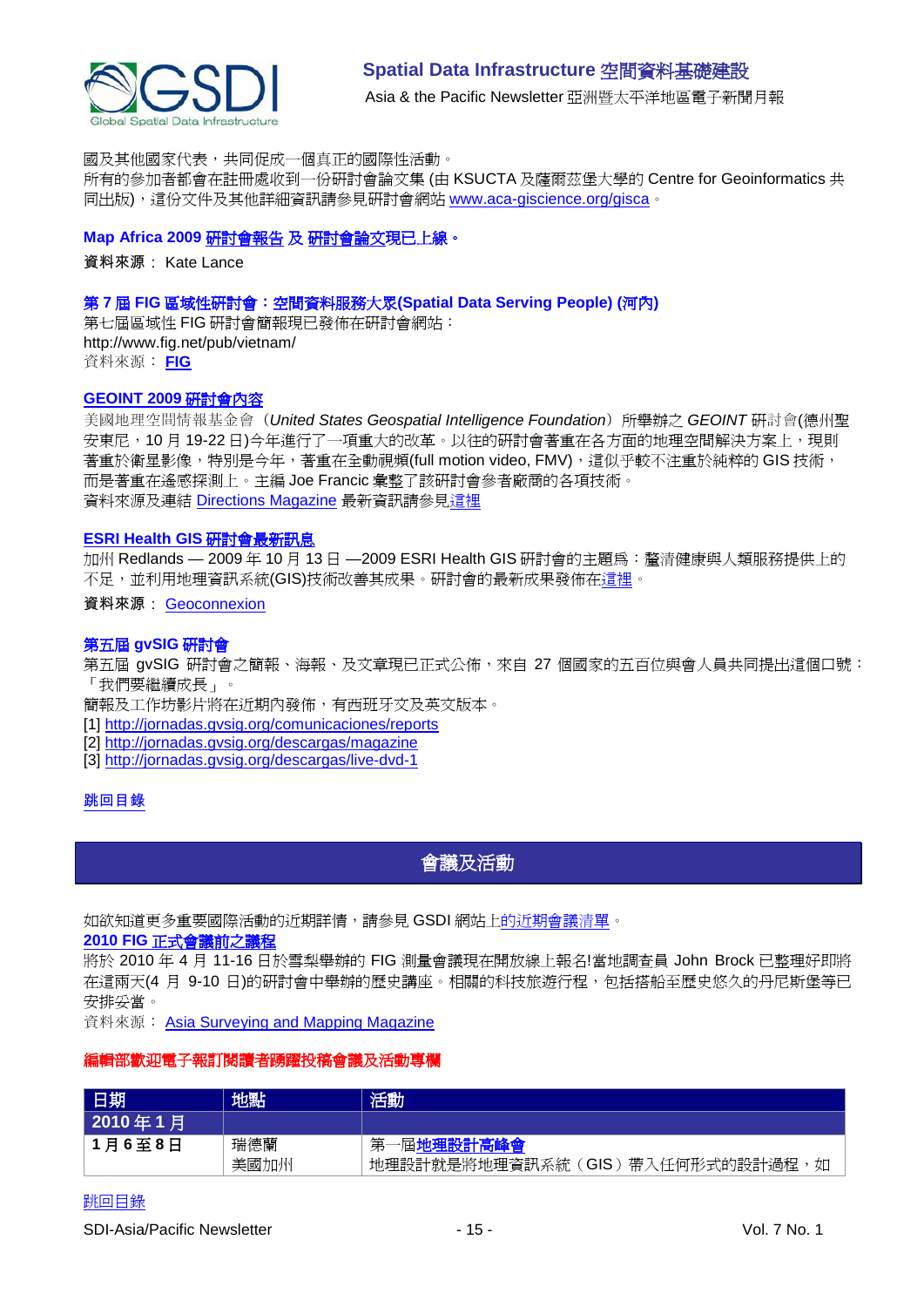

Asia & the Pacific Newsletter 亞洲暨太平洋地區電子新聞月報

|          |                  | 發展社區計畫或是進行科學研究。來自全球各地的與會者將介紹第一<br>代的地理設計概念、科技,並呈現不同領域的與會者之經驗的工具、<br>草圖。 |
|----------|------------------|-------------------------------------------------------------------------|
| 1月17-20日 | 阿布達比             | 石油及天然氣之GIS應用(GIS in Oil & Gas)                                          |
| 「最新」     | 阿拉伯大公國           |                                                                         |
| 1月19至21日 | Epicentre        | <b>MapIndia 2010</b>                                                    |
|          | 印度古爾岡            | Map India 2010 之承辦單位 - 第十三屆印度地理空間資訊科技與應                                 |
|          |                  | 用研討暨展示會 - 徵求會議論文摘要投稿。會議將於 1 月 19 日至                                     |
|          |                  | 21日期間於古爾岡之 Epicentre 進行。會議主題爲「定義印度地理空                                   |
|          |                  | 間遠景」。                                                                   |
| 1月25-26日 | 曼谷               | 第一次Asia Oceania Regional Workshop on GNSS 將於 2010年                      |
|          | 泰國               | 1月 25-26日, 第 16 屆亞太區域空間機構論壇(APRSAF)之前於泰                                 |
|          |                  | 國曼谷舉辦。日本衛星定位研究及應用中心(SPAC)、日宇宙航空研                                        |
|          |                  | 究開發機構(JAXA),及地球資訊和太空科技發展中心 (GISTDA)將共                                   |
|          |                  | 同舉辦這次的GNSS研討會。詳細資訊請參見下列網站:                                              |
|          |                  | http://www.gpsworld.com/events/asia-oceania-regional-workshop-          |
|          |                  | gnss-9067                                                               |
| 1月25-27日 | 倫敦               | DGI 2010 (Defence Geospatial Intelligence)                              |
| 「最新」     |                  |                                                                         |
| 1月26至29日 | 普吉               | 16th Session of Asia-Pacific Regional Space Agency Forum                |
|          | 泰國               | <b>APRSAF - 16 (2010)</b>                                               |
|          |                  | APRSAF 秘書處                                                              |
|          |                  | c/o 日本宇宙航空研究開發機構<br>1-6-5 Marunouchi, Chiyoda-ku, Tokyo 100-8260 Japan  |
|          |                  | APRSAF-16 手冊 (PDF 190KB)                                                |
|          |                  | 按此訂閱/解除訂閱 APRSAF 電子新聞報                                                  |
|          |                  |                                                                         |
|          |                  |                                                                         |
| 2010年2月  |                  | <b>Email</b>                                                            |
| 2月2至4日   | 杜林               | Gi4DM 2010 徵求研討會論文                                                      |
|          | 義大利              | 2010 災害管理地理資訊國際研討會(Gi4DM 2010) 的承辦單位徵求以                                 |
|          |                  | 下主題之論文:「應對緊急環境事件之遙感探測與地理資訊」。另外                                          |
|          |                  | 也歡迎探討任何階段之危機管理的相關論文。                                                    |
| 2月15至17日 | 科晉               | 遙感探測於漁業與農業上之社會應用研討會 (SAFARI)                                            |
|          | 印度               | SAFARI 正籌辦一場遙感探測與漁業之國際研討會。研討會內容廣涉                                       |
|          |                  | 多項主題,包含:漁業之遙感探測應用;評量魚類健康、生長與族群                                          |
|          |                  | 之生態系統指標;氣候變遷對漁業之潛在影響等其他主題。                                              |
|          |                  | 摘要應以電子信件方式投遞,2009年10月15日停止收件。                                           |
|          |                  | 本研討會提供固定額度之旅行支出補助給特定之與會者。                                               |
| 2010年3月  |                  |                                                                         |
| 3月3至5日   | 黃金海岸             | <b>ESRI Asia Pacific User Conference and OZRI 2010</b>                  |
|          | 澳洲               | 會議主題為:「地理資訊系統(GIS):開拓發展」。ERSI澳洲客                                        |
|          |                  | 戶、ESRI用戶與來自亞太地區其他的經銷商皆歡迎來投遞與會議主                                         |
|          |                  | 題相關之論文摘要,分享知識與經驗。本會議議程與澳洲 ERSI 國家                                       |
|          |                  | 用戶硏討會 - OZRI2010 聯合舉辦。                                                  |
|          |                  |                                                                         |
| 3月3-5日   | 丹佛               | <b>International LiDAR Mapping Forum (ILMF10)</b>                       |
| 「最新」     | 美國科羅拉多州          | 研討會議程(pdf)                                                              |
|          |                  | 詳細資訊請聯絡這裡<br><b>Map Middle East 2010</b>                                |
| 3月22至24日 | 阿布達比<br>阿拉伯聯合大公國 | 聯絡資訊<br>2010年中東地圖繪製                                                     |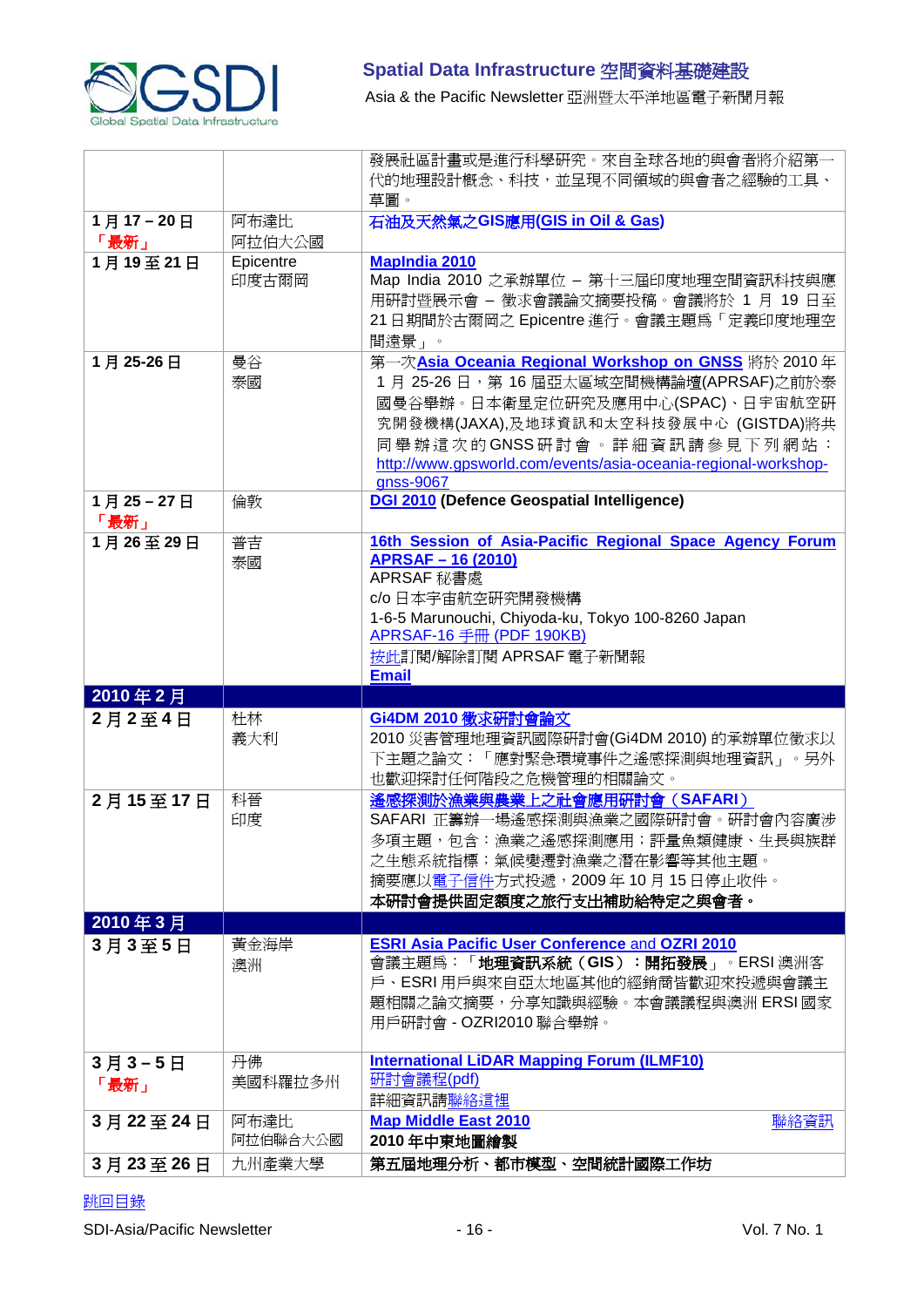

# **Spatial Data Infrastructure** 空間資料基礎建設 Asia & the Pacific Newsletter 亞洲暨太平洋地區電子新聞月報

|                      | 日本福岡                  | <b>GEOG-AN-MOD 10 與 2010 計算科學及其應用國際研討會 (ICCSA</b><br>2010) 共同舉行。<br>重要日期<br>2009年11月10日:完整論文投稿截止日<br>2009年12月7日:錄取通知<br>2010年1月8日: 最終版論文 (Camera Ready Paper)截稿日<br>2010年3月23-26日: 2010計算科學及其應用國際研討會<br>(ICCSA 2010)<br>欲了解更多相關訊息或疑問,請以 E-mail 聯絡 Giuseppe Borruso<br>(University of Trieste, Italy 或 Beniamino Murgante (University of<br>Basilicata, Italy)                                                                                                                                                                                                                                                |
|----------------------|-----------------------|--------------------------------------------------------------------------------------------------------------------------------------------------------------------------------------------------------------------------------------------------------------------------------------------------------------------------------------------------------------------------------------------------------------------------------------------------------------------------------------------------------------------------------------------------------------------------------------------------------------|
| 2010年4月              |                       |                                                                                                                                                                                                                                                                                                                                                                                                                                                                                                                                                                                                              |
| 4月11-16日<br>4月12至13日 | 雪梨<br>澳洲<br>墨爾本<br>澳洲 | 國際測量師聯合會 (FIG) 2010年度大會<br>聯絡方式<br>email<br>摘要投稿截止日爲 2009年9月22日<br>其他網址<br>FIG 2010 會前議程<br>2010年4月11日至16日於雪梨舉行之國際測量師聯合會 (FIG)<br>2010年度大會線上申請開放中。澳洲本土測量師 John Brock 於會前<br>二日安排一場歷史研討會(4月9-10日)。亦有安排技術觀摩之<br>旅,行程包含搭乘渡船至歷史地標 Fort Denison 遺址。<br>沿岸地區及氣候變遷國際研討會(The International Symposium on<br>Coastal Zones and Climate Change (ISCZ))將於 2010年4月12<br>日至 13 日於澳洲 Monash University 舉行。到 2025年全球將有<br>75%的人口居住在沿岸地區。然而,沿岸地區面臨嚴重的社會與經濟<br>及環境問題,而海平線上升只是其中一個原因而已。這次的研討會將<br>由亞太網絡之全球變遷硏究(Asia Pacific Network for Global Change<br>Research)贊助。<br>聯絡-註冊資訊<br>Email: Irene. Thavarajah@adm. monash.edu.au |
|                      |                       | 聯絡 - 詳細資訊                                                                                                                                                                                                                                                                                                                                                                                                                                                                                                                                                                                                    |
|                      |                       | Email: Charlotte.Fisher@sci.monash.edu.au                                                                                                                                                                                                                                                                                                                                                                                                                                                                                                                                                                    |
| 4月13-15日<br>「最新」     | 多倫多<br>安大略省           | GeoTec 2010 - 增加生產力、潛能及利益(Increasing Productivty,<br><b>Potential and Profits)</b><br>徵求簡報 - 2010 GeoTec Event<br>延長截止日期! - 截止日期爲 2009年12月7日<br>請聯絡 Kathleen Hastings.                                                                                                                                                                                                                                                                                                                                                                                                                                       |
| 4月14至16日             | 札黑丹<br>伊朗             | 第四屆伊斯蘭世界地理師國際大會 (ICIWG2010)<br>摘要投稿已截止<br>本大會提供機會讓伊朗學者與來自世界各地的學者進行思想交流並在<br>提出伊斯蘭世界所面臨之障礙的解決方案之同時,致力達成永續發<br>展。資訊科技發展日新月異,資訊管理以及地理資訊之新科技如:地<br>理資訊系統(GIS)與遙感探測(RS),尤其如此,其對地理學研<br>究社群重要性更是不言而喻。<br>聯絡方式                                                                                                                                                                                                                                                                                                                                                                                                      |
| 4月25至29日             | 鳳凰城<br>美國亞利桑那州        | <b>2010 GITA</b><br>Email                                                                                                                                                                                                                                                                                                                                                                                                                                                                                                                                                                                    |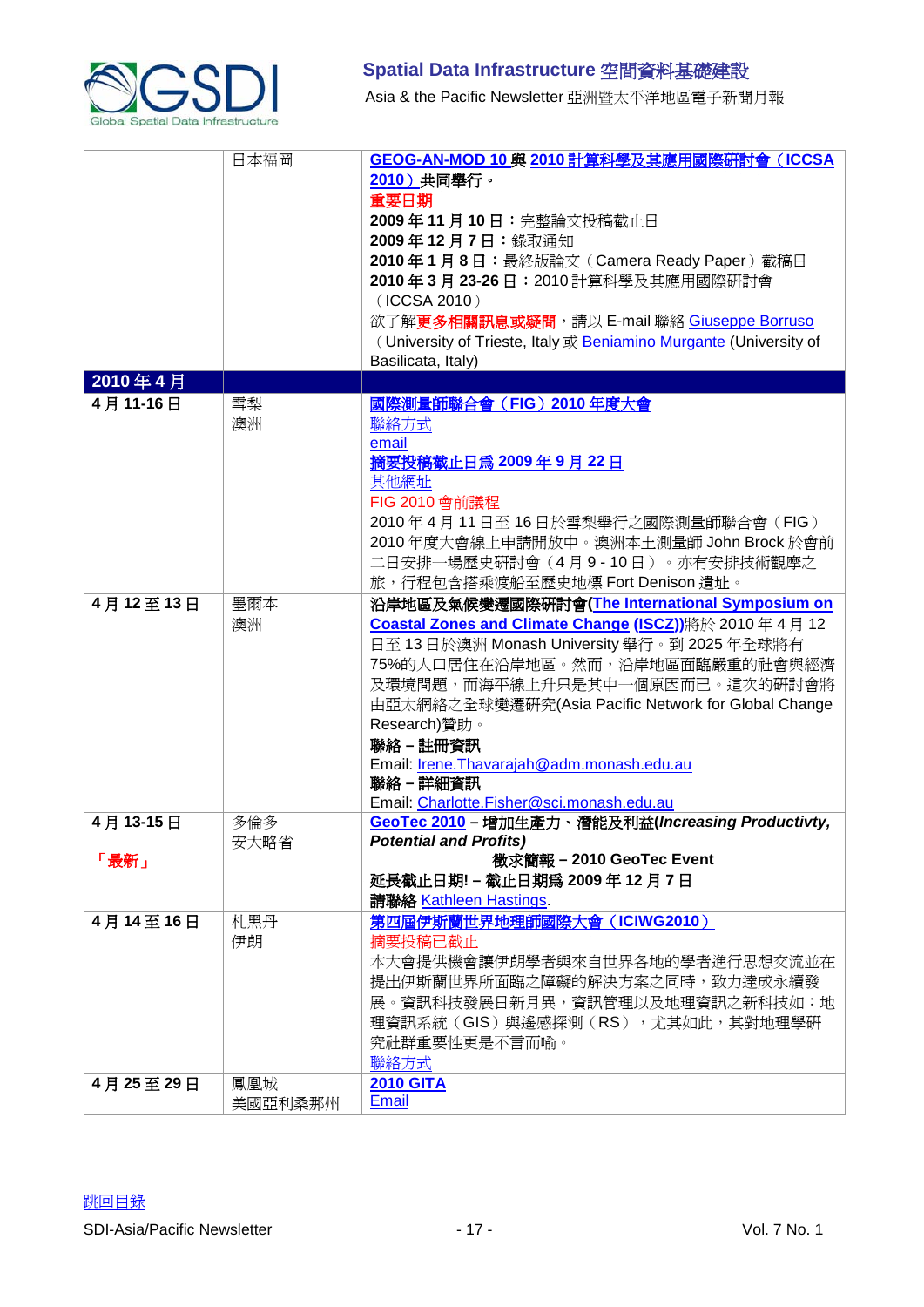

Asia & the Pacific Newsletter 亞洲暨太平洋地區電子新聞月報

| 4月26-28日 | 胡拜爾     | 第五屆國家 GIS 研討會暨展覽(The Fifth National GIS Symposium               |
|----------|---------|-----------------------------------------------------------------|
|          | 沙烏地阿拉伯  | and Exhibition)                                                 |
| 「最新」     |         | 此研討會將包含最新科技展、大會、專題講座及技術講座,為所有地                                  |
|          |         | 理空間領域的參與者(學者、硏究人員、學生、及產業)提供一個分享                                 |
|          |         | 及討論各主題的平台,像是空間科技合作及經驗等。詳細資訊請參見                                  |
|          |         | 研討會官方網站。                                                        |
| 4月27至28日 | 新加坡     | <b>Spatially Enabled Government Asia - Singapore - 2010</b>     |
|          |         | <b>亞洲空間化政府大會</b> 著重於資料管理與資料分享的策略。                               |
| 4月26至29日 | 仙台      | PICES Symposium 為一「探討氣候變遷對魚類及漁業之影響:預                            |
|          | 日本      | 測影響、估計生態系統之回應與評量管理策略」的國際研討會。                                    |
|          |         | 摘要投稿截止日: 2009年11月30日                                            |
|          |         | 補助申請截止日: 2010年1月15日                                             |
| 4月28至29日 | 吉隆坡     | 第六屆國際遙感探測暨地理資訊系統研討暨展示會 (MRSS 2010)                              |
|          |         | 由馬來西亞遙感探測學會 (MRSS) 與 Putra Malaysia 大學共同舉                       |
|          | 馬來西亞    | 辦。會議日期爲 2010年4月 28、29日,於吉隆坡布城世貿中心                               |
|          |         |                                                                 |
|          |         | (PWTC) 舉行。MRSS 公開徵求硏討會論文投稿。論文摘要需於                               |
|          |         | 2010年1月10日前提交。                                                  |
|          |         | 聯絡方式: E-mail (聯絡人: Ms Nuraini Bt Abdul Thalib)                  |
| 日期未定     | 台北      | 2010年亞洲地理資訊系統會議                                                 |
|          |         | 詳細資訊待公佈                                                         |
| 2010年5月  |         |                                                                 |
| 5月17-21日 | 芝加哥     | 2010 合作技術與系統國際研討會(The 2010 International                        |
|          | 美國      | <b>Symposium on Collaborative Technologies and Systems, CTS</b> |
| 「最新」     |         | 2010)                                                           |
|          |         | 聯絡方式 請連繫研討會之協辦主席:                                               |
|          |         | <b>Bill McQuay 或 Waleed W. Smari</b> .                          |
|          |         | <b>Workshop on Sensor Web Enablement 2010 (SWE2010)</b>         |
|          |         | 此為 2010 合作技術與系統國際研討會(CTS 2010)的一部分                              |
|          |         | 摘要截止日期: 2009年12月18日                                             |
|          |         | 論文截止日期: 2010年1月8日                                               |
|          |         | 錄取通知日期: 2010年2月7日                                               |
|          |         | 註冊及完整論文截止日期: 2010年3月1日                                          |
|          |         | 請注意:工作坊論文截止日期與 CTS 2010 主研討會的日期不同。                              |
| 5月20-21日 | 台北      | 7th Taipei International Digital Earth Symposium (TIDES) 2010   |
|          | 台灣      | 摘要截止日期: 2009年12月31日                                             |
| 「最新」     |         | 今年的主題爲:「數位地球新生代-協助邁向綠地球」(Digital Earth                          |
|          |         | for the New Generation Towards a Green Earth), 其主題爲地球科          |
|          |         | 技及科技、及環境變遷與策略等相關領域。主要希望透過這些討論提                                  |
|          |         | 升新一代的數位地球教育並吸引更多年輕人參與數位地球研究,協助                                  |
|          |         | 我們與地球關係的平衡。<br>聯絡資訊                                             |
| 5月26至28日 | 香港      | 第十四屆空間資料數據處理國際研討會承辦單位正在徵求與「地理空                                  |
|          |         | 間資訊科學之理論、模型與概念」主題相關之論文摘要。本研討會將                                  |
|          |         | 探討數位製圖、供社會科學使用之數據資料模型和互通性等主題。摘                                  |
|          |         | 要投稿截止日爲8月31日。傳單 PDF 檔可於此處下載:國際研討                                |
|          |         | 會公告(International Symposium Announcement)。                      |
|          |         | <b>Fourth Central Asia GIS Conference (GISCA 2010)</b>          |
| 5月27-28日 | 比斯凱克    | 水資源:生命、危機、能源及土地利用(Water: Life, Risk,Energy                      |
|          | 吉爾吉斯共和國 | and Landuse)                                                    |
| 「最新」     |         | 聯絡人: Dr. Akylbek Chymyrov<br>電話:+996 (312) 545602               |
| 2010年6月  |         |                                                                 |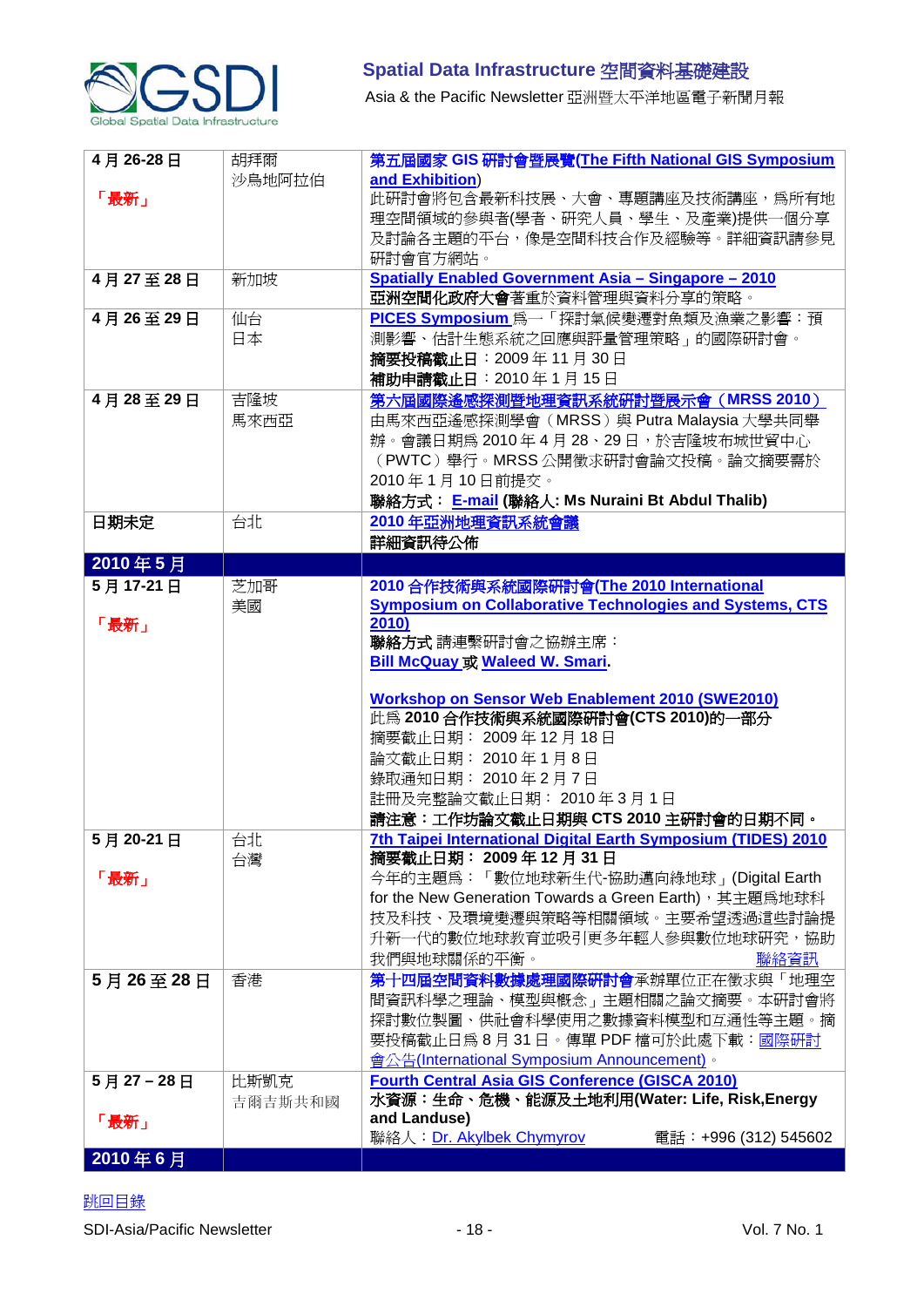

Asia & the Pacific Newsletter 亞洲暨太平洋地區電子新聞月報

| 6月9至11日<br>6月9至11日 | 華盛頓<br>美國<br>諾汀漢 | 第一次國際地理空間電腦研討會(International Conference on<br><b>Computing for Geospatial) (Com.GEO 2010)</b><br>重要截止日期<br>完整及短篇文章: 2010年2月19日<br>課程提案: 2010年2月19日<br>技術講座摘要: 2010年3月22日<br>邀請講座提案: 2009年1月25日<br>工作坊提案: 2009年1月25日<br>英國製圖學會 2010年度研討會:「與地圖對話」                                                                         |
|--------------------|------------------|-------------------------------------------------------------------------------------------------------------------------------------------------------------------------------------------------------------------------------------------------------------------------------------------------------------------------|
|                    | 英國               | 投稿截止日爲2010年1月8日星期五。投稿成功者將於1月22日<br>星期五前接到通知。提出之題目與 300 字內之摘要需傳送至 Mr P<br>Jones, Chair of Programme Committee, Defence Geographic<br>Centre, Hotine 141, Elmwood Avenue, Feltham, Middx, TW13<br>7AH 。                                                                                                                   |
| 6月21至24日           | 日惹<br>印尼         | 第九屆開發中國家地理資訊系統會議 (9th GISDECO<br>Conference)<br>主題:遙感探測與地理資訊系統於災害管理之應用<br>摘要投稿截止日: 2010年1月15日<br>會議宗旨爲鼓勵地理空間資訊在災害及風險管理上之運用,以及作爲<br>空間計畫與區域發展的基礎。<br>聯絡人: Dr. Richard Sliuzas, ITC<br>其他行政事務請聯絡: Dr. Projo Danoedoro, PUSPICS Faculty of<br>Geography, Gadjah Mada University,                                           |
| 2010年7月            |                  |                                                                                                                                                                                                                                                                                                                         |
| 7月5-7日             | 維也納              | 國際攝影測量與遙感學會一百年:徵求論文<br>國際攝影測量與遙感學會 (ISPRS) 研討會(2010年7月5-7日於維<br>也納)承辦單位現正徵求主題「國際攝影測量與遙感學會一百年推進<br>遙感探測科技」相關論文。特別徵求深度分析探討遙感探測領域的論<br>文。完整論文報告截止日期為 2009 年 11 月 28 日,摘要截止日期為<br>2010年2月28日。                                                                                                                               |
| 7月6至9日             | 薩爾斯堡<br>奧地利      | GI Forum 2010<br>2010 地理資訊論壇承辦單位徵求硏討會論文投稿,會議將於 7 月 6-<br>9 日舉行。會議主題爲空間評估與脆弱性分析。工作坊將於會議前一<br>日,及7月6日舉行。<br>email<br>重要日期<br>供發表於會議論文集及口頭發表之完整論文: 2010年2月1日<br>討論時間用之延伸摘要:2月1日<br>海報發表用之延伸摘要:6月7日<br>工作坊發表: 2月19日<br>報名日期<br>提早報名: 至2010年5月28日止<br>線上報名:至6月25日止<br>現場報名於7月6日起<br>地理資訊論壇通行證可供AGIT Symposium以及AGIT Expo入場用。 |
| 7月12至16日           | 聖地牙哥             | 第三十屆 ESRI 用戶年度會議<br>徵求論文與發表<br>摘要截止日延長至11月6日<br>ESRI 邀請所有使用者在 2010年 ESRI 國際用戶會議上分享他們使用<br>地理資訊系統的經驗與故事。                                                                                                                                                                                                                 |
| 2010年9月            |                  |                                                                                                                                                                                                                                                                                                                         |